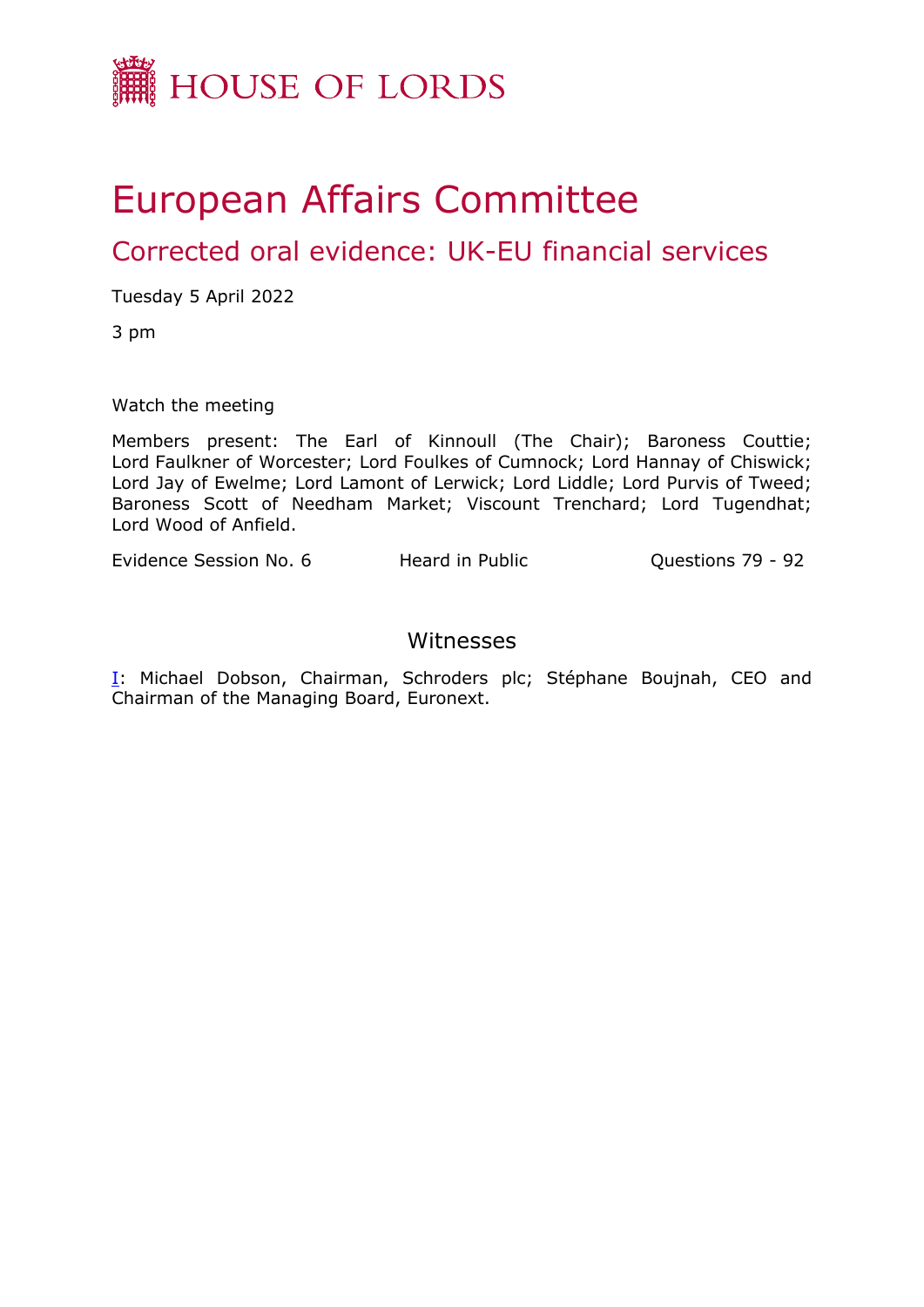## <span id="page-1-0"></span>Examination of witnesses

Michael Dobson and Stéphane Boujnah.

Q79 **The Chair:** Welcome, everybody, to this hybrid session of the House of Lords European Affairs Committee. This is a public evidence session in our inquiry into the future of trade in services between the UK and the EU. It is the last evidence session but one; we will hear from the Minister shortly after Easter. I extend a particular welcome to Michael Dobson, chairman of Schroders, and Stéphane Boujnah, CEO of Euronext.

This is a public evidence session, so we will be taking a transcript, which we will send to both of you. We would be very grateful for any corrections that need to be made to it as it is the basis on which we will write our report, which we expect to have about half way through June. Time is precious. I ask that both questions and answers are kept reasonably crisp. Before I begin, I declare my interests as set out in the register of the House and, in particular, that I own shares in Schroders plc.

I start by asking both of you for your overall assessment of what changes have taken place in the trading relationship in financial services between the UK and the EU since Brexit, and whether that compares well with the various predictions made at the end of the transition period, in particular how it has affected your businesses, which are really quite different. I begin by asking Michael Dobson to respond.

*Michael Dobson:* It has had a very limited impact on our business for a number of reasons. Generally, in relation to asset management, the delegation rules enabling you to manage money globally on behalf of global clients mean that Brexit for the asset management industry has had a very limited impact.

For us specifically, we have a €200 billion Luxembourg fund range and we have 200 people based in Luxembourg. It is in no way a letterbox-type operation. We have extended the regulatory permission for our Luxembourg business not only to deal with mutual funds, which is what it has dealt with historically, but to contract directly with EU institutions that may feel they want to contract with an EU as opposed to a UK entity. We have made our European entities branches of our Luxembourg operation. I think in our case one person has moved from London to continental Europe as a result of Brexit.

We continue to think that London is probably the best global financial centre for the asset management business. I do not think it has hindered our ability to attract talent. We have not seen any client loss as a result; in fact, we have continued to grow our business quite significantly, including with clients from the EU. It has had pretty much zero impact, which was broadly in line with our expectations, but not in line with the expectations of other financial institutions, which were more cautious and negative. We did not think it would have a major impact and it has not.

**The Chair:** Stéphane, yours is a very different business. How are those questions for you?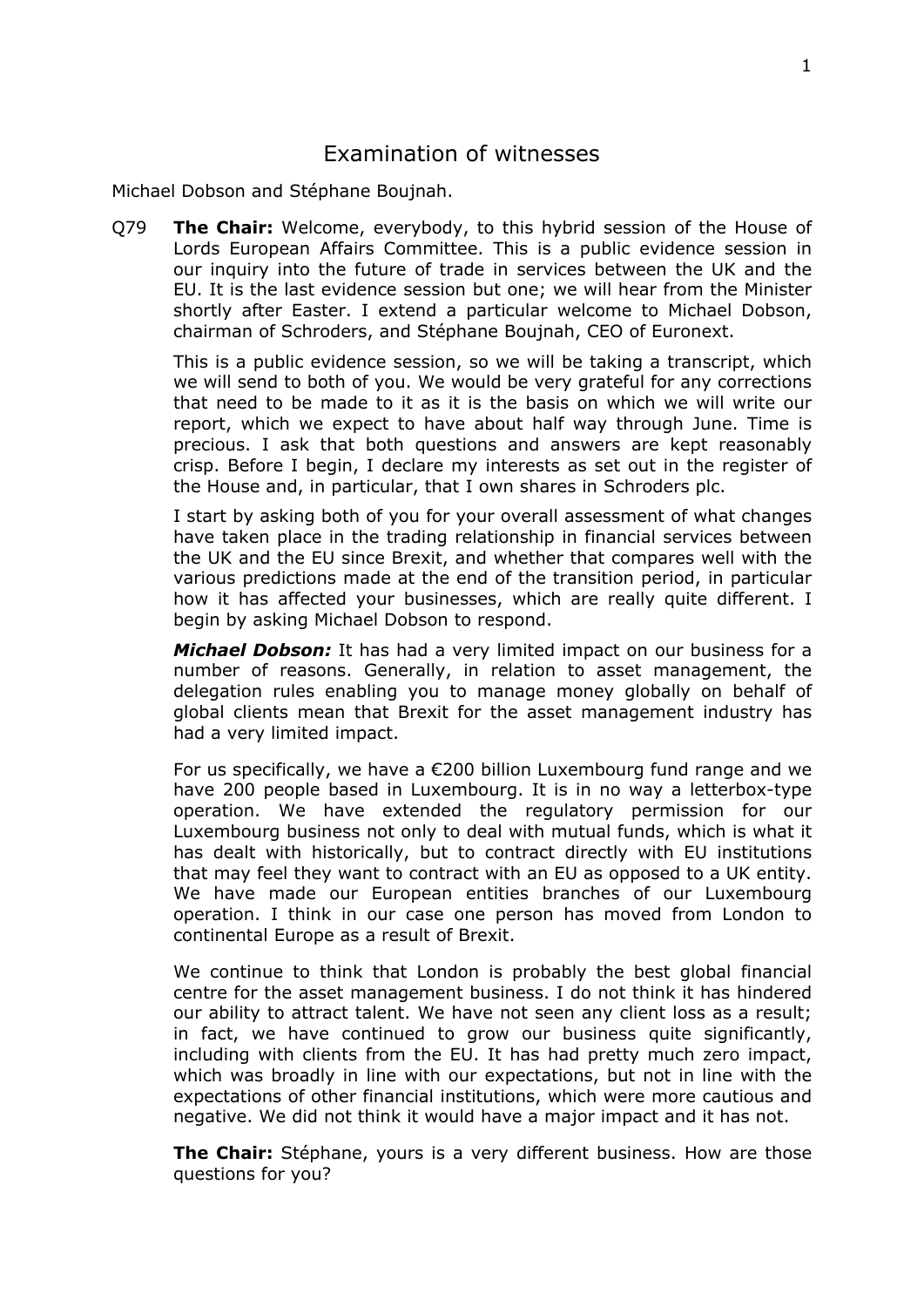*Stéphane Boujnah:* Brexit had a relatively small direct impact on our business as we did not run any meaningful regulated operations in the UK pre- and post-Brexit. However, it has had an indirect impact on some strategic decisions of the company, which we will cover later on, such as the migration of our primary data centre from the UK to Italy, and the European expansion of our clearing business. The fact that the UK was no longer part of the EU was one of the factors in those decisions, but it had limited impact on operations.

I do not know whether you want to cover the jobs part of the discussion now, but it is clear that in reality the number of people working for Euronext in London has increased since 2016 through a combination of organic growth of individuals who do commercial coverage of decisionmakers in London and the consolidation of businesses and assets that we acquired in London that are now part of Euronext. Organically, there was a small growth of our teams and two acquisitions where there was significant growth of our teams based in London.

**The Chair:** We will come to a lot of the detail that both of you have talked about at a high level later in the evidence session. Is there truth in the observation that there is a symbiotic relationship between commercial businesses, manufacturing businesses in particular, in the EU and capital markets in London? Is that a symbiotic relationship?

*Michael Dobson:* I think it should be. London is clearly the deepest and broadest capital market in Europe, if not probably one of the two premier capital markets in the world, and it benefits European companies to be able to access that capital market. It is a massive centre for global asset management. We manage £750 billion. Two-thirds of that money comes from clients outside the UK; it is money from America, the Far East and Europe looking to invest in global markets. We want to invest in European capital markets and the bonds and equities of European companies.

For European companies accessing finance, London continues to be a major benefit, and for global investors wanting to invest in leading European companies via an asset manager in London, for example, that is unchanged. It is symbiotic and it should remain that way. Some of the bigger concerns about whether that link might be broken post Brexit have thankfully subsided, at least so far, and one would hope that, in a way, mutual self-interest continues to ensure that that is the case.

**The Chair:** That is very helpful. Stéphane, what do you think about symbiosis?

*Stéphane Boujnah:* I am not sure I totally agree with the representations made a few seconds ago. We are operating in a very specific segment of capital markets, which is the equity market. For that purpose, following the consolidation of Euronext's markets, which historically have operated the exchanges of Amsterdam, Brussels, Paris, Lisbon, Dublin since 2018, Oslo since 2019, and Milan since 2021, we have about 25% of the shares traded in Europe, including the UK, on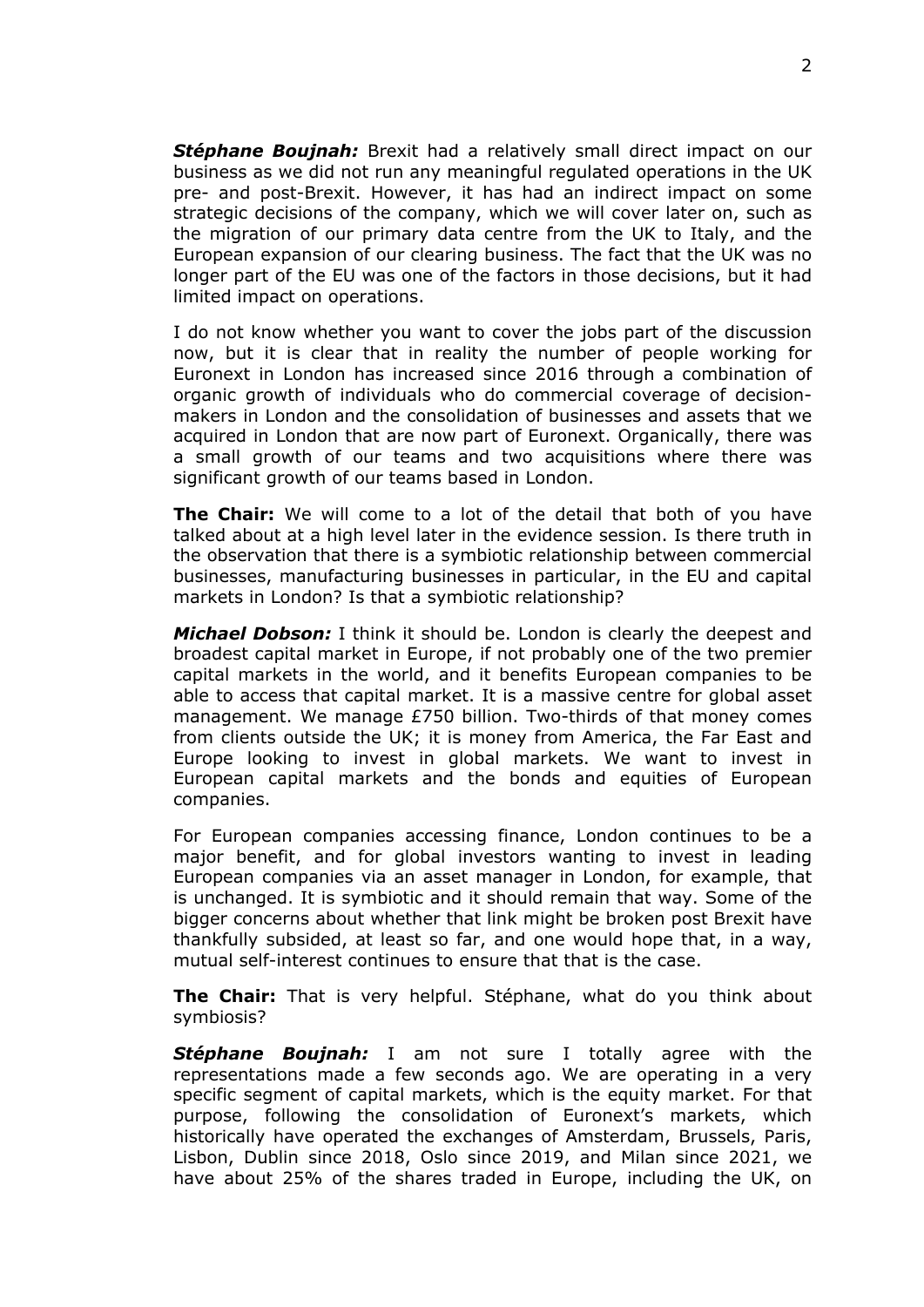Euronext platforms. We are seeing a shift in international listing towards Euronext platforms, and companies that in the past would have considered listing in London or on the Euronext platform are now looking more at continental Europe and the Republic of Ireland.

We need to segregate segment by segment the changes in what you characterise as symbiosis. It is a more nuanced and differentiated situation, as we see it. We are in a situation where aggregate market capitalisation of companies listed on Euronext platforms is around €6.5 trillion. The aggregate market capitalisation of companies listed in London is approximately  $\epsilon$ 3 trillion, so there have been some changes in that respect.

**The Chair:** Thank you very much.

Q80 **Lord Wood of Anfield:** Welcome to you both. We have been taking a lot of evidence about the question of the movement of jobs to which Stéphane has already alluded. It is not just the movement of jobs but the movement of activities in general and of infrastructure. My question is to both of you, but perhaps Stéphane can start.

To what extent have you moved people in your organisation from the UK to the EU, or even outside the EU, following Brexit? We have heard some evidence that the numbers, so far at least, have been less than was perhaps anticipated. Is that an assessment you share and, if so, what explains it? Both of you have alluded to this, but maybe you can expand on that.

*Stéphane Boujnah:* I am not sure that I can comment on the gap between what was expected and what is happening in reality, because it depends on expectations. What I can tell you about Euronext and what we observe around us, as I said a few minutes ago, is that, as far as Euronext is concerned, we have increased the number of people working for Euronext in London, both organically and through acquisitions, and we continue to believe that a significant number of decision-makers for critical parts of our businesses will remain located in London for the foreseeable future. Therefore our client coverage teams remain based in London, and we have not transferred jobs from London to the continent or to the Republic of Ireland.

That said, in a directional manner we observe that some of the decisionmaking centres of our clients have moved to the continent—Amsterdam, Paris and Frankfurt—and we are creating new positions to address those very critical clients, for example those on fixed income, through teams based on the European continent and in the Republic of Ireland.

*Michael Dobson:* As I said earlier, I think one person moved from London to Europe as a result of Brexit. It is true that we have added some new or incremental positions in the EU. That does not represent any loss of jobs in London; it is an incremental build-up of our business in Europe, as we wanted to build out the Luxembourg base I spoke to earlier, but it is pretty marginal.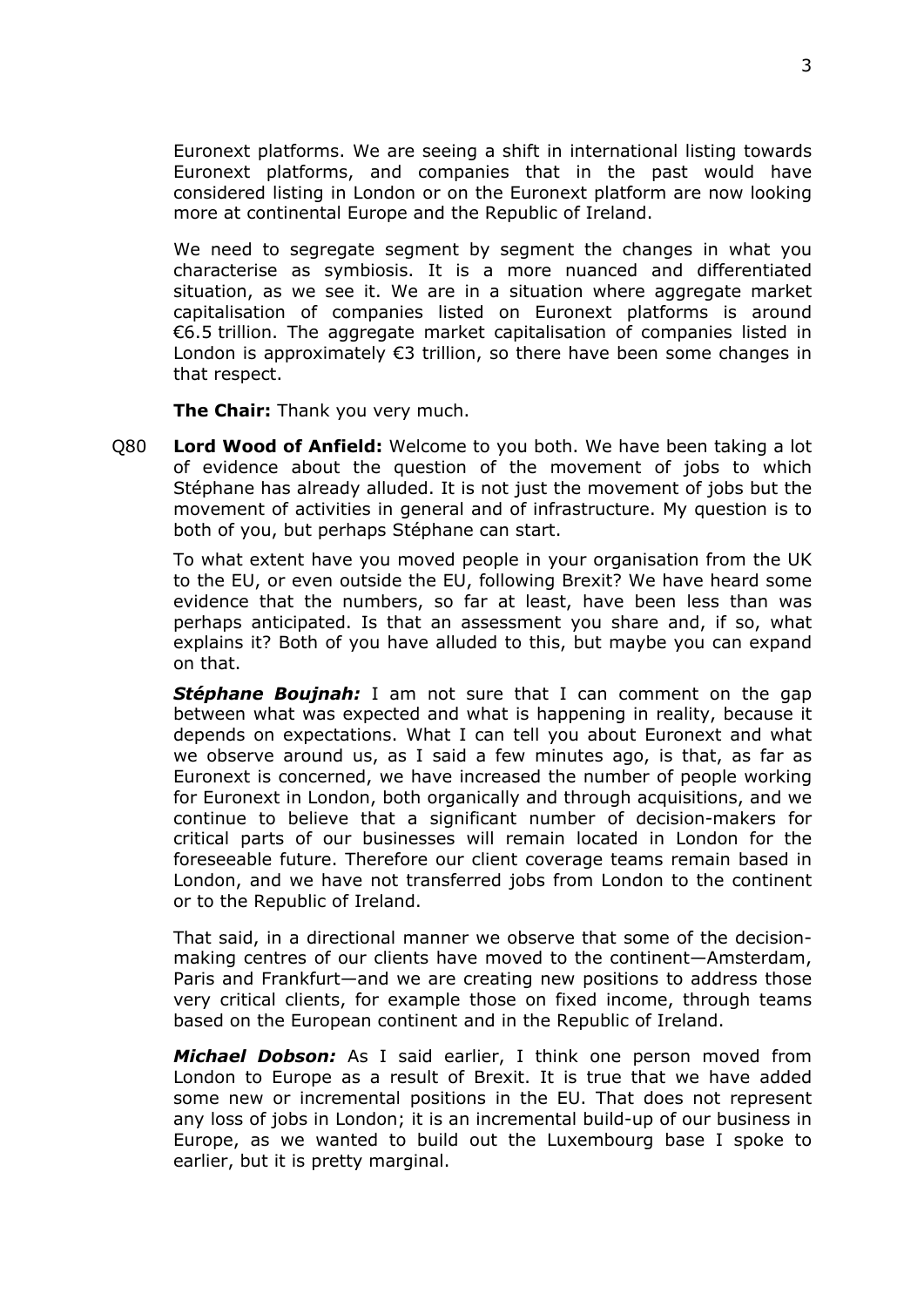The results for the industry have been considerably less bad than some people suggested they would be in the lead-up to the Brexit referendum. There were estimates of double what has happened in job losses from the City. Why is that? It is probably a bit of exaggeration in the lead-up to the great decision, which was not uncommon. The relationship afterwards has probably been better than people might have expected, certainly some of the more pessimistic ones, and much of the business being done in financial services in London continues. For both those reasons, the experience has probably been quite a bit better than was forecast.

**Lord Wood of Anfield:** Is there any evidence of other EU cities developing more infrastructure, perhaps at London's expense? People have talked about Amsterdam, for example. Are there parts of financial services where you think that is true?

*Stéphane Boujnah:* Yes. To be totally accurate and precise, there were a lot of comments about Amsterdam-based volumes of trading above those of London. As you know, all the UK-based multilateral trading facilities, the MTFs, have had to establish a presence in the territory of the European Union in order to continue to serve investment firms based in the EU. Aquis chose Paris; Cboe and Turquoise chose Amsterdam. When you consolidate the trading volumes done by Cboe and Turquoise in Amsterdam and those of Euronext in Amsterdam, you get a total volume that is above London's. I am not sure that it tells us a lot about changes in competitiveness.

What is more accurate in the dynamic is what is happening on the listing front. As I said a few minutes ago, more international companies, which in a previous world would have considered London as a venue for their international listing, are now considering Euronext, but it is a combination of factors, including Brexit. The single liquidity pool of Euronext today is massively different after the acquisition of Dublin, Norway and Borsa Italiana. It is significantly deeper than it was years before Brexit, so there is no straightforward distinction between the two factors of the corporate dynamic and competition between Euronext and the London Stock Exchange Group versus the sole Brexit impact.

On the previous point, perhaps I could add some nuances to the comments on jobs. The reality we are observing today is a combination of Brexit plus two years of pandemic involving people working from home extensively. The way the finance world is operating now is significantly different from what it was in 2016, 2017, 2018 and 2019. On the dynamics, we have to be cautious about mere observation of the number of jobs moving from one place to another, because now plenty of people want to work from home and a significant number of new jobs are being created that were not in London in the first place, so tracking and forming an accurate view is extremely complicated.

**Lord Wood of Anfield:** I take the point about how difficult it is to make comparisons, given the time lag and multiple factors; I understand that. Your organisation made an announcement a year ago about moving your data centre from Basildon in Essex to Bergamo. Could you give us a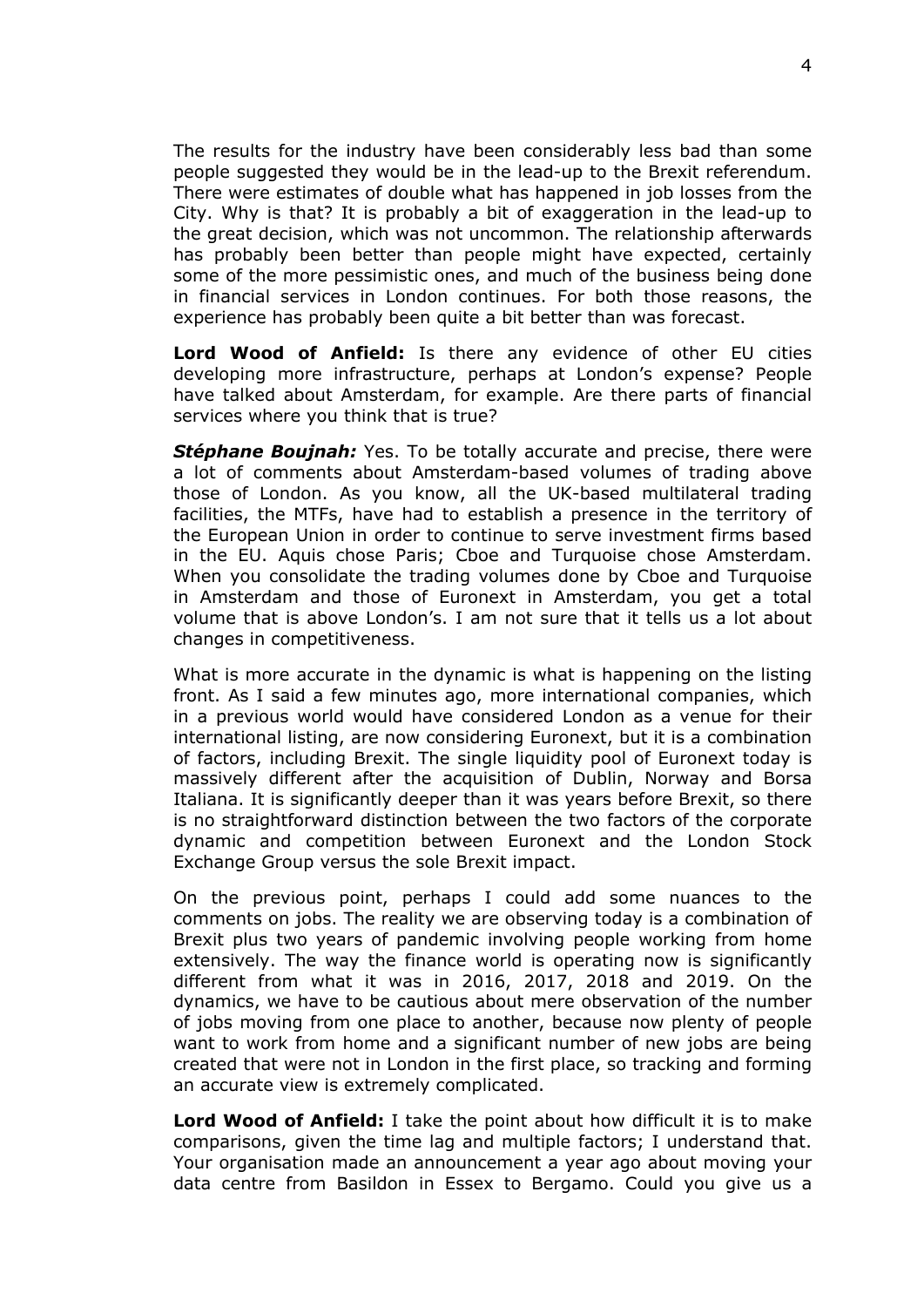sense of whether that was a Brexit-related decision? Does it illustrate anything more broadly?

*Stéphane Boujnah:* In part, but only in part. The core data centre of Euronext in 2000 was in a suburb of Paris. In 2011, it was moved to Basildon in Essex because at that time London was the largest financial centre in the European Union, so it was a natural move. We decided to move it back to the European Union somewhat because of Brexit and because we needed to have the core, physical infrastructure of the group in a regulatory environment that was totally predictable.

Predictability of the direction of travel in regulation at the moment is not totally stabilised and certain, but there were compelling reasons that had nothing to do with Brexit, such as the fact that we wanted to internalise that business within Euronext and we had the opportunity to do it in Italy. We wanted the core data centre to operate in a country where we had a large market, hence the Borsa Italiana market. We had the opportunity to move the facility to a 100% green data centre, because the new data centre we are going to operate is powered by hydroelectricity and photovoltaic panels. There were plenty of good industrial reasons in addition to something that sounded natural, which was having the core data centre within the EU where we have all the other markets of Euronext.

*Michael Dobson:* Where jobs have moved, they have moved to different places: Dublin, Amsterdam and Frankfurt, for example.

**The Chair:** We are coming to that very question right now.

Q81 **Lord Tugendhat:** That is indeed the question I am about to ask. Stéphane, clearly there has not been a movement out of London to one other place; there has been movement to a variety of different places, so there has been fragmentation. I would have thought that up to a point both London and the EU have been losers from that. Dublin and Amsterdam have gained bits and pieces of business but, taking the overall picture, I would have thought that London had been something of a net loser, although not tremendously, and the EU as a whole has not been a particular net gainer; it is just that individual centres have picked up a bit of extra business.

*Stéphane Boujnah:* I would like to underline one point. Most of our financial organisations have operated for at least six to 12 months, sometimes 18 months, with the vast majority of our staff working from home, so the mere concept of working from a particular location has to be revisited. The reality is that, post pandemic and post Brexit, and post reinvention of the way financial institutions work, the concept of having teams located in a single location is not as relevant as it used to be. In reality, distributed but integrated and highly interconnected financial centres are working extremely well together, such as Dublin, Amsterdam, Paris and Milan for us, and Frankfurt for others. They are creating exactly the same quality of service as was supposed to be produced by the intimacy of having all the relevant market participants in a single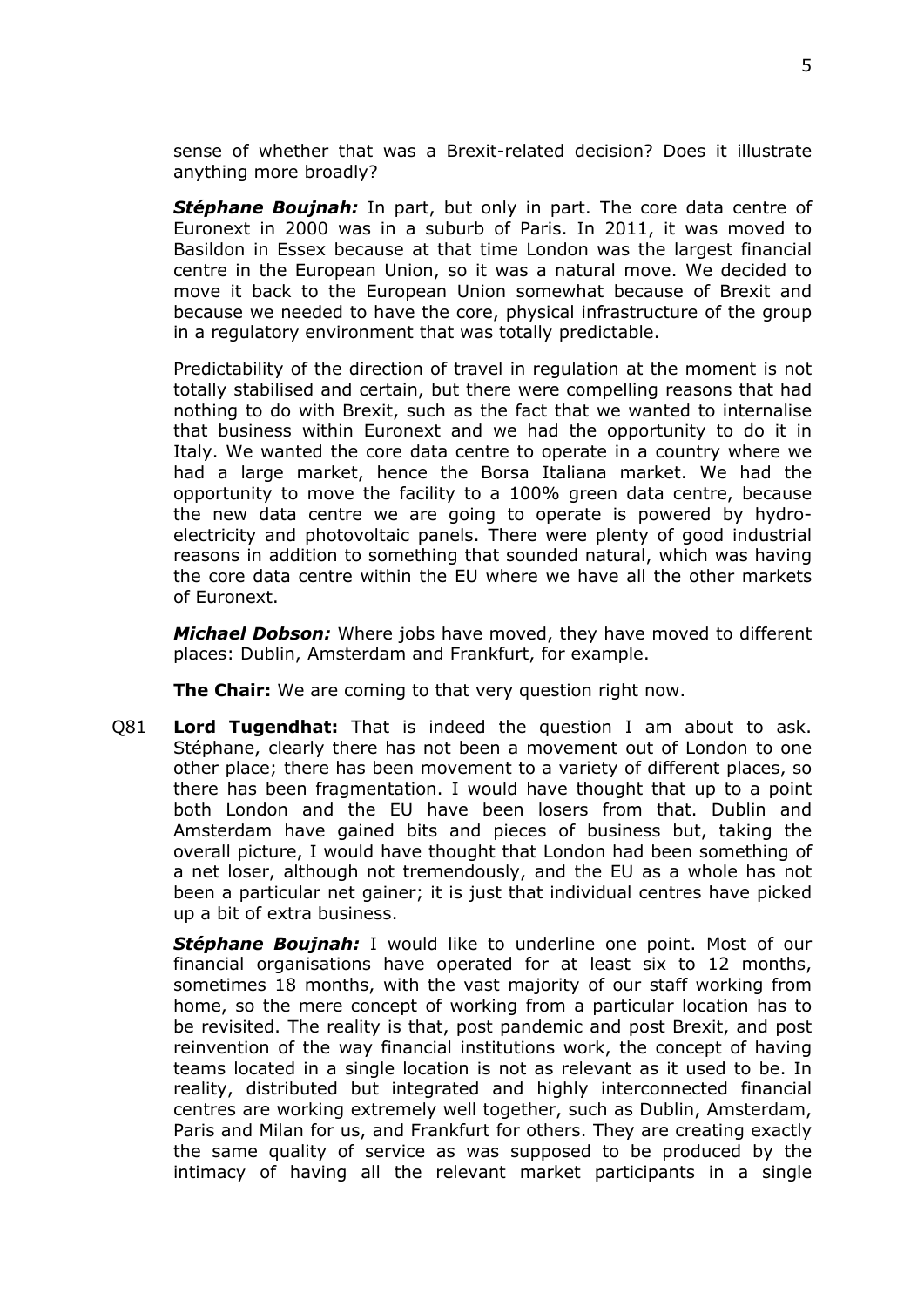location. Covid, as much as Brexit, has changed the way finance has operated for the past two years.

**Lord Tugendhat:** Do you want to add anything to that, Michael?

*Michael Dobson:* I hope it is a temporary phenomenon. I am a great believer in the benefit of people working together as opposed to remotely, and of face-to-face engagement as opposed to emails and so on. Certainly, in our case, we are seeing working practices returning to a pre-Covid situation, which I think is an enormous benefit for staff and clients.

Fragmentation is a real point. I do not see a European financial centre dominating in the way that London has in the past. There are costs associated with that, as your question implies, because we want deep liquid markets to transact business. That reduces clients' frictional costs, trading costs and so on. The danger is that when you have fragmentation of that kind you do not get depth and liquidity. It remains an advantage for London and it is a potential cost as things are pushed out to fragmented centres elsewhere.

**Lord Tugendhat:** The conclusion I have drawn, and I would be grateful if you would comment on this, Stéphane, is that although we can see no alternative to London within the EU, London remains what it was while we were in the EU: namely, the largest and most important financial centre in Europe. Other centres over time may rival it in one or another sector of the business, but the idea that there would be the development of an EU financial centre to rival London, at least in present circumstances, looks unrealistic. Would you agree with that comment?

*Stéphane Boujnah:* I think it is too early to tell.

**Lord Tugendhat:** Would you agree with that comment, Michael?

*Michael Dobson:* I would agree. We publish a global cities index annually, which tries to identify and rank the best global cities using four metrics: economics, environment, innovation and transport. For the second year running, London comes top. It is partially subjective, but if you look at rankings by other organisations, London is right up there. Today, there is no question; no single European city comes close to it. When I was on the board of Deutsche Bank in the early 1990s, I remember talking about "Finanzplatz Frankfurt". The absolute objective was to build Frankfurt into a major competitor to London. It has not happened in 30 years. It may in the future, but personally I do not see signs of it. I would not be surprised, looking forward—obviously impossible—if the current situation did not persist: namely, a number of important financial centres in Europe but no dominant centre to rival London.

**The Chair:** You mentioned that you have 200 people in Luxembourg. Does that make you a very big employer in Luxembourg, or is that an average size of office?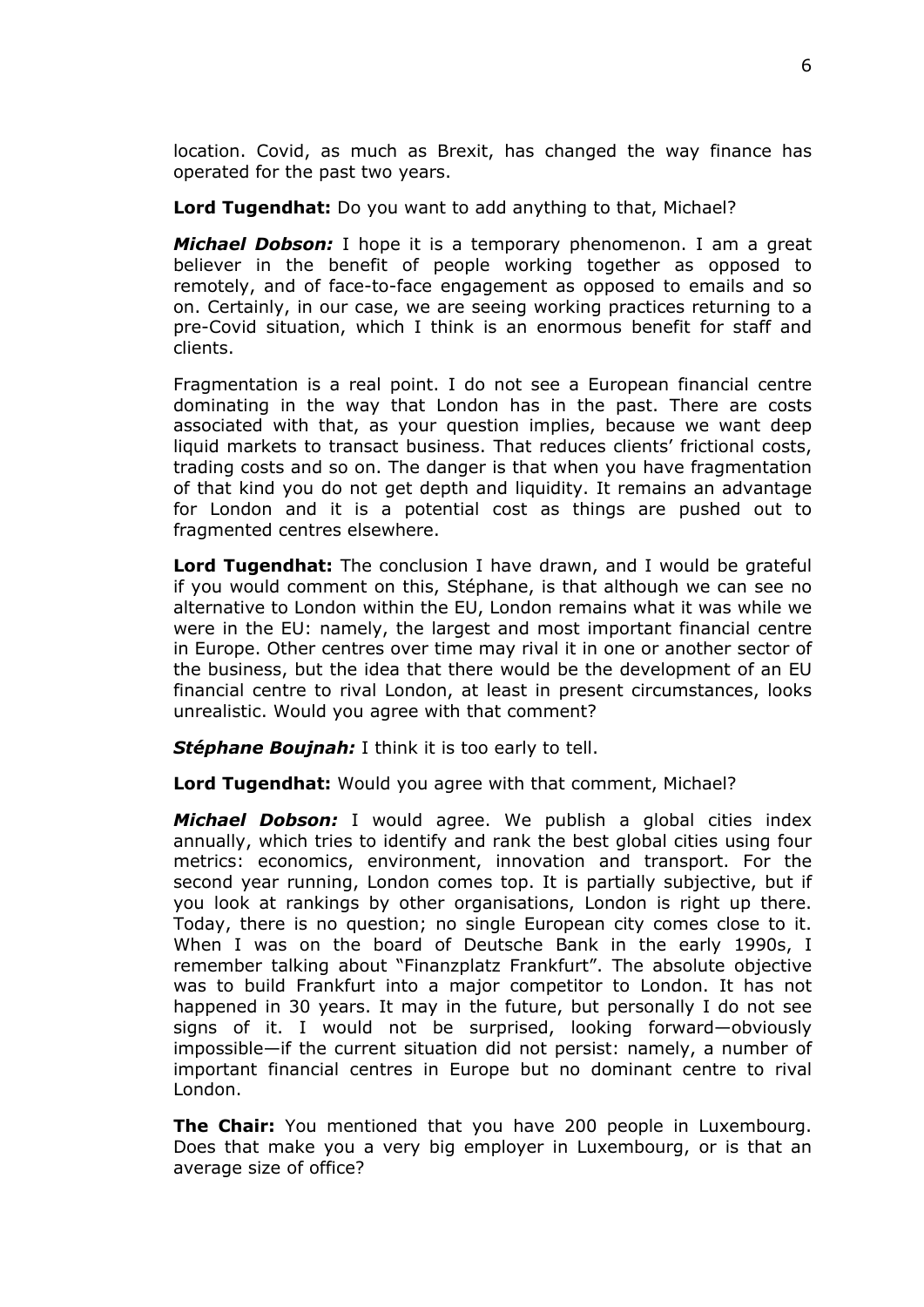*Michael Dobson:* It varies completely. We are pretty big. It has been a big strategic thrust of ours for many years, way predating Brexit, and has therefore put us in a very good position. It is not a letterbox company, which the EU does not want to see.

**The Chair:** I realise that. I just wondered whether it represented a lot of employees in comparison with the local market there.

*Michael Dobson:* I see what you mean. Yes, but many of them come across the border. They are not natives of Luxembourg. They drive in to work and then go back across the border.

**Lord Tugendhat:** If you look at London's position in the world as a whole vis-à-vis New York, Singapore and so forth, to what extent do you feel that London outside the EU has lost a competitive edge vis-à-vis other international financial centres, or do you feel that over time it will compensate in other ways?

*Michael Dobson:* I think that vis-à-vis New York we have lost a bit. Stéphane referenced several times listings in London. That is partly Brexit related and partly not Brexit related. Lord Hill's report tried to address many of those issues. They are not by any means all related to Brexit, but on balance there has been some marginal loss to New York, for example, and possibly some centres in Asia, which was always inevitable. My point is that it is at the margin, and the City has found other ways to compensate for it.

**Lord Jay of Ewelme:** I would like to pick up a point made by Michael Dobson a few minutes ago. You said that you thought there would be a return to pre-Covid patterns of work, which flies in the face of what one is reading an awful lot about at the moment, which is that the effect of Covid will be different patterns of work in different sorts of industries. Is what you were saying a particularly Schroders-related thing, or do you think there will be a return throughout the financial sector, at least in London, to how things were before Covid?

*Michael Dobson:* I do not think it will be exactly like it was. There will be more flexibility and more working from home than there was pre-Covid. There was some in our case, but it was very limited, and I think there will be more of that. We are seeing a return. People want to come into the office and interface directly with colleagues; they want a change of scene. I think that is a very good thing for everybody concerned, not least clients. I hope that it continues, and I think it will over time.

Q82 **Lord Liddle:** In this inquiry we have had a lot of discussion of equivalence, to which the City seemed to attach a lot of importance at one time, but the only area where the UK holds equivalence from the Commission is in the area of central counterparties. Stéphane, why do you think the EU made an exception with central counterparties, and what do you think will happen eventually in this field?

*Stéphane Boujnah:* I am not sure that I want to comment on what is on the agenda of the European Commission and how it balances its various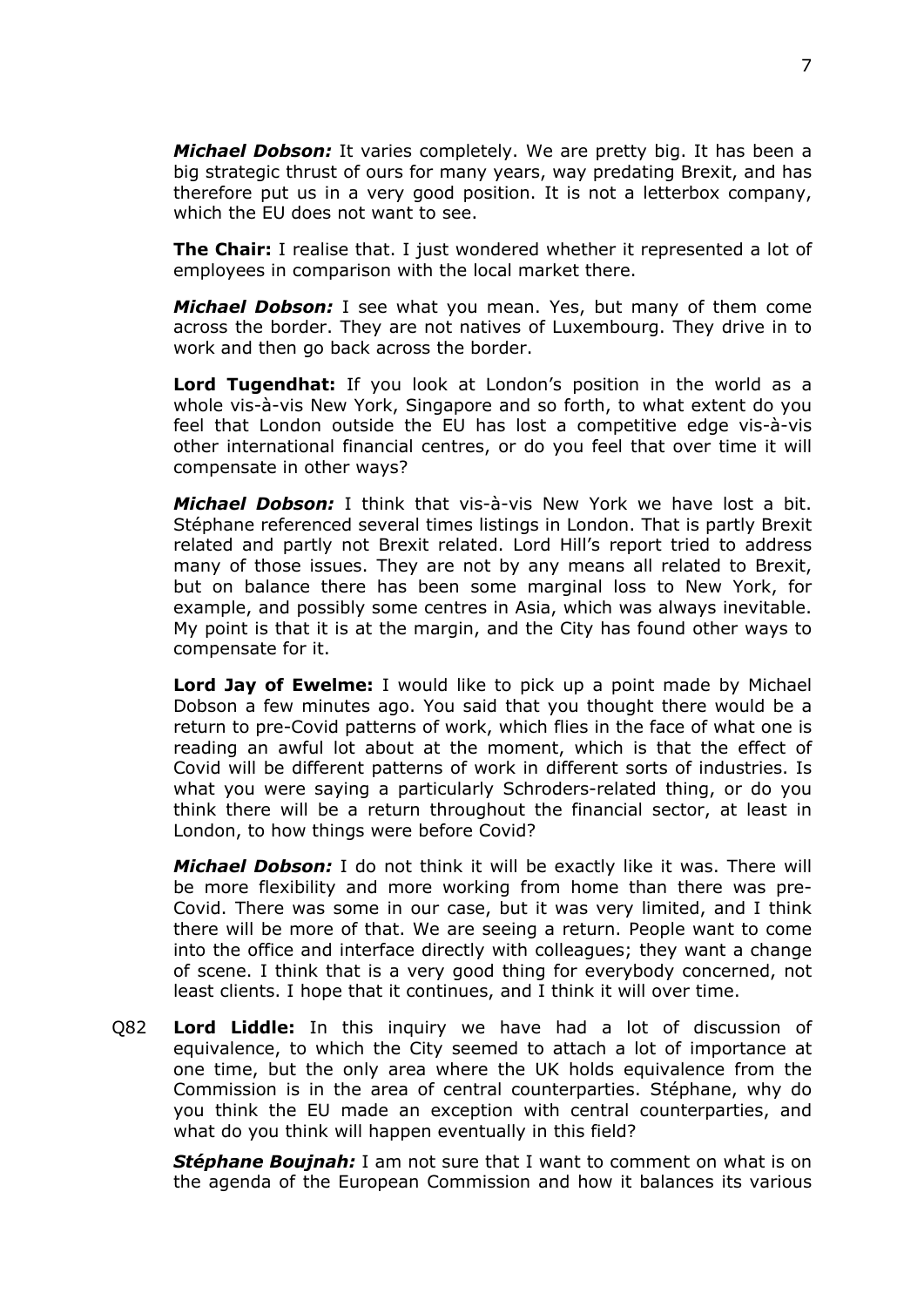policy objectives between operating continuity versus protecting some form of control of financial stability. As far as Euronext is concerned, we have no clearing activity in the UK. We do not trade OTC derivatives, hence the LCH Ltd discussion or anything related to the clearing of derivatives is less relevant to us. We have made the decision over time to migrate our own clearing business to the fully owned clearing operations of CC&G, i.e. Euronext Clearing, but I do not want to comment on what the next step is in the European Union's agenda.

The concept of open strategic autonomy, which means that 450 million Europeans, with the companies that need to be financed in the EU, and the savings of European households, require some form of autonomy or control in the financing and transformation of savings into investments, is of paramount importance in the agenda of the European Commission. The way it translates into equivalence decisions is about nuances in the balance between financial stability and operating continuity.

**Lord Liddle:** How would the goal of strategic autonomy affect your business? You must have a view as to whether you think it is a good thing or a bad thing.

*Stéphane Boujnah:* I think it is a good thing. An open strategic autonomy ambition is a good thing for the European Union, because Brexit has happened. What we understand—I say this in a very humble and respectful way—is that the UK Government at large is trying to design what will be the new regulatory framework after taking back control of the financial regulations. They are designing the shape of financial regulation of London-based financial markets in global Britain, but we understand that it is work in progress and it is driving significant debates.

In parallel, the European Union has to develop its way of remaining competitive, and delivering for savers, investors and companies solutions that are consistent with the overall economy of the EU. Being in a position to control the future of financing of European organisations makes perfect sense. That is one illustration of the concept of open strategic autonomy. Again, it is up to the European Commission and the policymakers to shape it more precisely, but it is an opportunity for all of us on the European continent and in the Republic of Ireland.

**Lord Liddle:** Michael, does the equivalence question affect your business in any way? Does it matter to you if we do not get any more agreements on equivalence with the Commission?

*Michael Dobson:* We generally do not rely on equivalence to conduct our core business of managing assets. I think that goes for all asset managers. The two principal reasons for that are, first, that the main piece of EU legislation that covers funds' activities—the UCITS directive does not contain any equivalence provisions.

Secondly, for institutional mandates, for example, delegation is a standard practice whereby you can delegate portfolio management to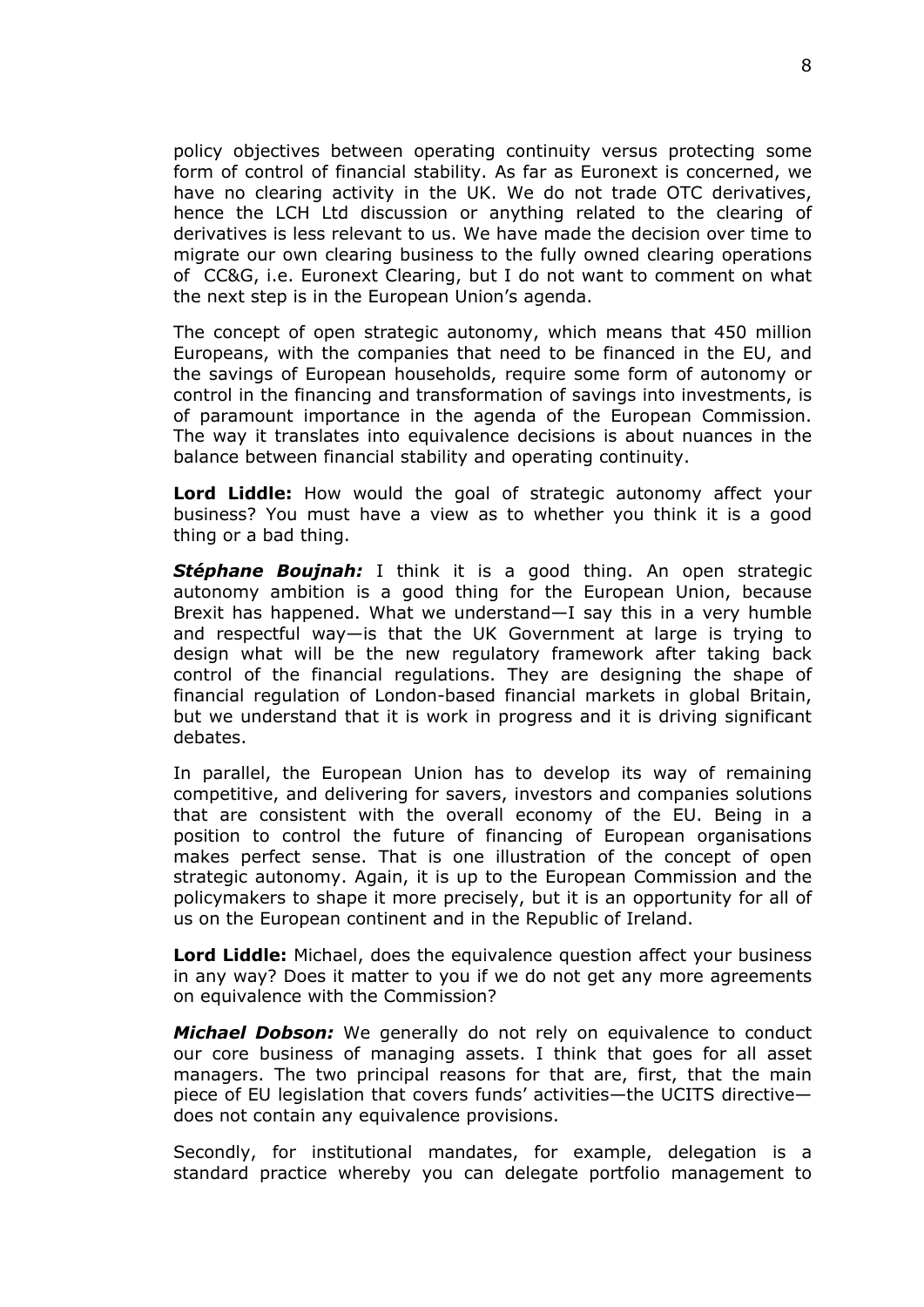other centres. That has continued. It is a very well-recognised practice. Any change vis-à-vis the EU and the UK would presumably impact the United States, Japan and anybody else running money for, say, an EU client. It would materially disrupt a whole set of global relationships, requirements and opportunities for clients.

For those two reasons, equivalence is not central for asset managers. For us specifically, we have the Luxembourg point that I made earlier. It is a much less important factor for the asset management industry.

**Lord Hannay of Chiswick:** We have been struck when we look at the numbers of equivalences by the very big disparity, the big imbalance, between those granted by the Commission to, let us say, the United States, Singapore, Japan or Switzerland, and those to the UK. I understand what you are saying and I do not want to direct the question just to asset management, but to what extent do you think this imbalance, if it already exists and if it is continued in the future, will put companies in the UK at any kind of competitive disadvantage when competing with centres that have a big range of equivalences?

*Michael Dobson:* Outside asset management it will be a serious issue. The EU has taken quite a legalistic approach to equivalence, as opposed to looking at equivalence of outcome, which to me would be the more important place, but that is not what has been driving it. It has not impacted my industry, but it is a much bigger issue for investment banking, commercial banking and other areas.

*Stéphane Boujnah:* As CEO of Euronext, I am sure you will understand that I am not in the best position to comment on the implications of the competitiveness of a London-based operation. I am not in a position to answer your question.

Q83 **Lord Jay of Ewelme:** I have a couple of questions for Michael Dobson. We have heard in the course of our inquiry that the British Government are exploring a range of quite significant reforms to the substance of the UK's regulation of financial services. Are there any regulatory reforms that you think will bring particular benefits to the British financial services sector? The converse of that is whether there are missed opportunities in the Government's plans for reforming the retained EU law governing financial services. Are there opportunities and are there things that have been left out?

*Michael Dobson:* A range of reviews has taken place or will take place, which we welcome. We were strong supporters of Lord Hill's review into the listing requirements, and the subsequent more detailed proposed changes to the rules. Similarly, we support the proposed changes resulting from the wholesale markets review. We welcome the proposed review of Solvency II, which we hope and assume will lead to our clients being able to invest in a wider range of very important asset classes, such as private assets and infrastructure. We think that a lot of this is definitely moving in the right direction. We assume that divergence between the EU and the UK is inevitable, but in our view it is important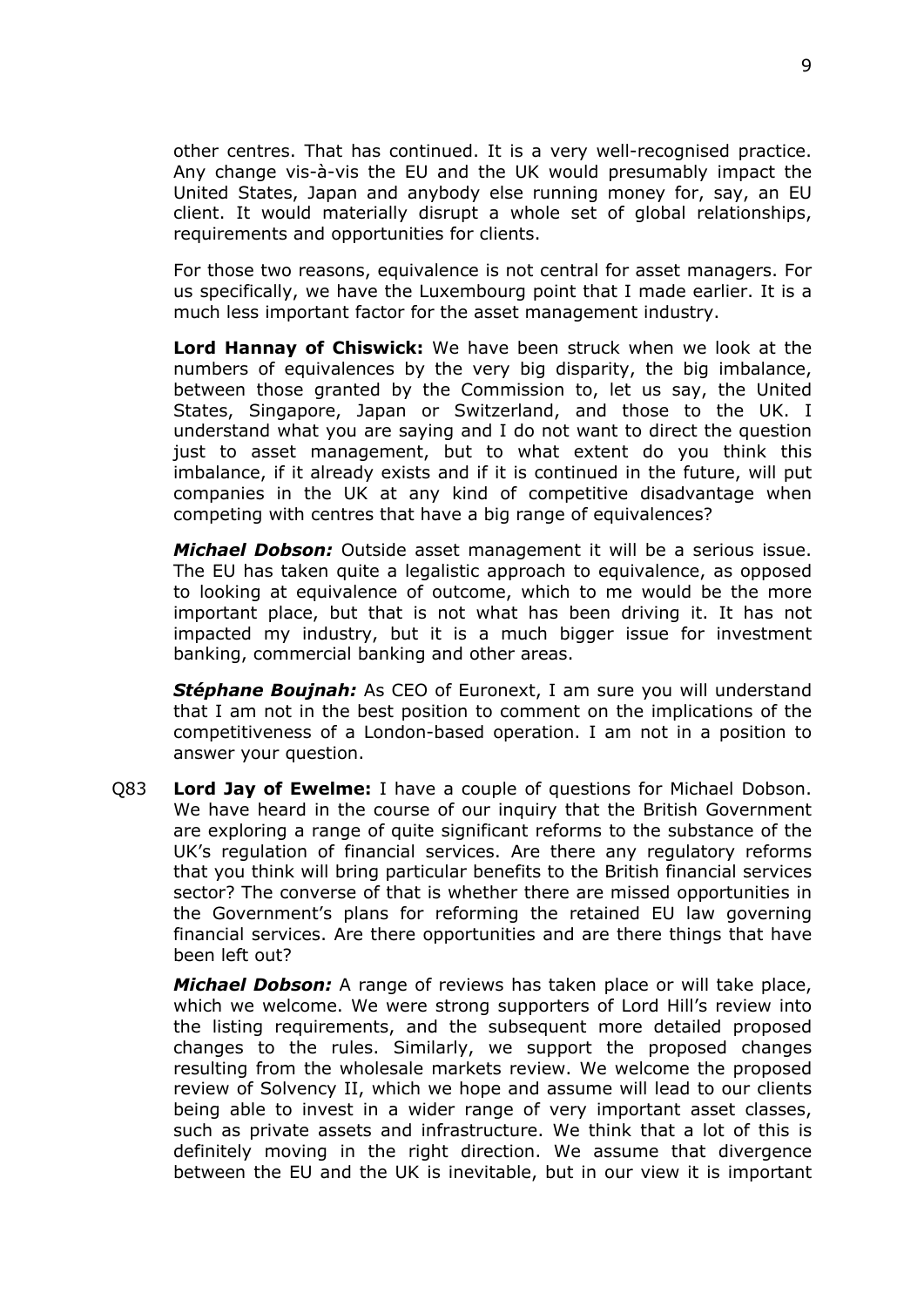that it happens knowingly rather than by accident and that we avoid a change for change's sake approach.

As regards missed opportunities, there are always opportunities. We believe that more work could be done more rapidly on how we communicate with investors. The FCA has done some quick fixes to the PRIIPs arrangements, which are very welcome. In our view, it was a very clumsy set of requirements based on formats, for example, that required paper documents when most people look at things on their telephone or iPad. We think there are opportunities where the UK can go faster in this direction, but we believe that on balance it has been a good start. We will diverge, but let us do that in a managed, knowing way, as opposed to just for the sake of it.

**Lord Jay of Ewelme:** Is the failure—perhaps "failure" is the wrong word—to do certain things that you have outlined simply the result of time and the capacity to change things, or would you want the Government to be rather more ambitious than they have been so far? How might things be better from your point of view?

*Michael Dobson:* It is partly time and partly just the scope of what is on the FCA's agenda. I think that has a lot to do with it. One could be more ambitious. I think it is both.

Q84 **Baroness Couttie:** Michael, given the disparate nature of many of the suggestions for reform, what do you think regulators and the Government can do both operationally and politically to make sure that reform does not turn into an endless process of piecemeal implementation?

*Michael Dobson:* It is a very important point, and for a group like ours the cost of regulation and complying with it in maybe 15 different global centres is very significant. Recently, there has been a proposal to bring the UK regulators together to give participants a heads-up about what is coming down the pike, so there is much more joined-up thinking in that regard and we welcome that significantly. I think it can go further and consider not only major UK initiatives but, given the international nature of most UK-based firms, what is happening in the EU and elsewhere in the world. That would be very helpful.

We think that financial services regulators need to take account of other initiatives that may affect financial services firms, such as pensions, housing, energy, data and all those other areas. I think it is a useful start, but it needs to be pushed further forward.

**Baroness Couttie:** Do you think the industry is being listened to enough?

*Michael Dobson:* The industry is always listened to.

**Baroness Couttie:** Is it listened to and acted on?

*Michael Dobson:* It is not necessarily acted on.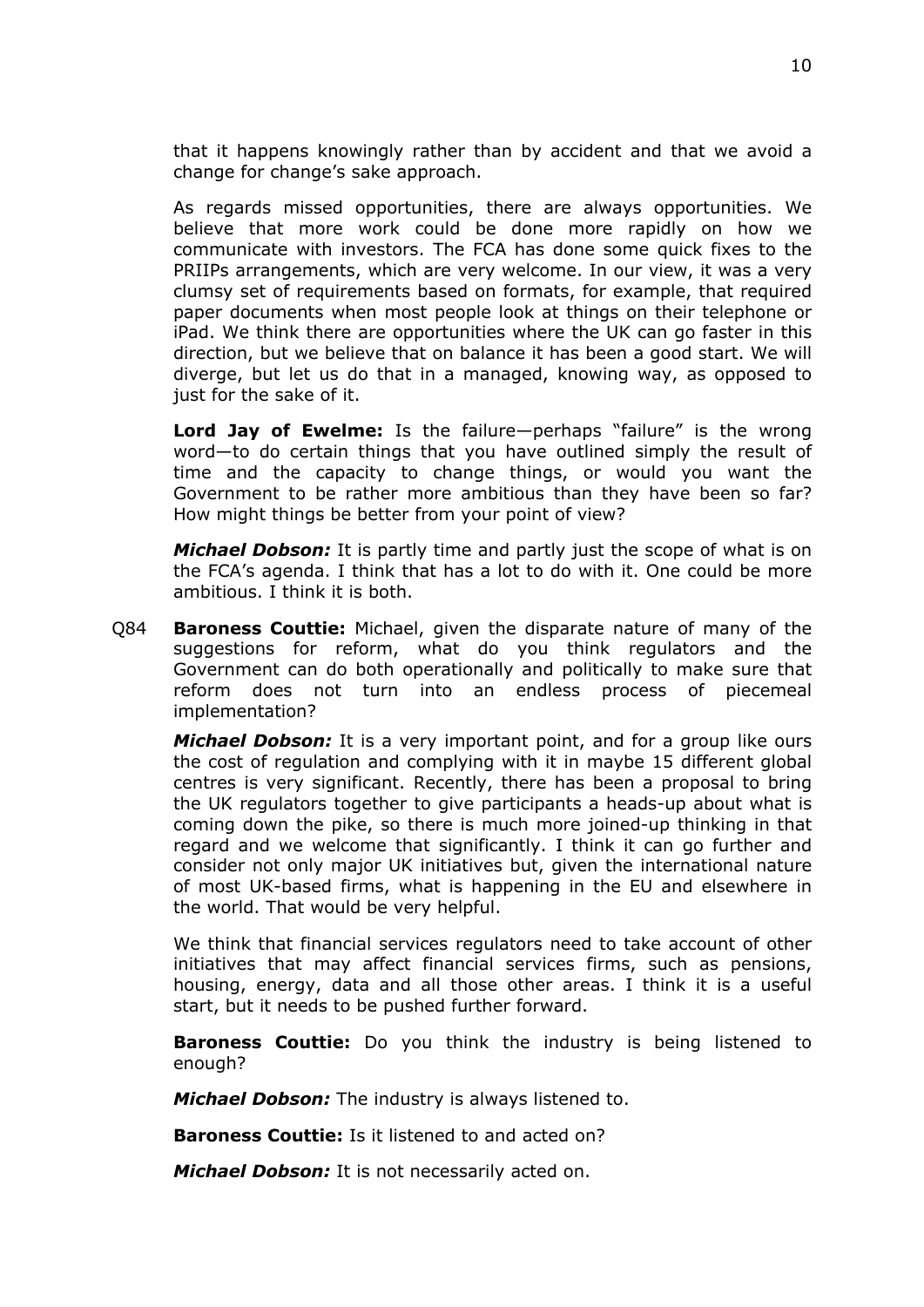**Baroness Couttie:** Do you think you are in a good place on communication with government in taking forward your perspective in putting together the reforms, and the way the reforms are put together?

*Michael Dobson:* I think we are in a reasonable place, but there is no question but that it could be improved. It is a huge agenda and it is not always joined up. As I said earlier, we have to comply with multiple different requirements in different places, not just the EU but particularly the EU, and it is a challenge—no question—and there is a very significant cost associated with that.

**Baroness Couttie:** Stéphane, looking at it from the EU perspective, how do you view the UK Government's plans for regulatory reform and the potential consequences for EU-UK trade? To what extent in reality are the parties moving in a very similar or even the same direction?

*Stéphane Boujnah:* I have a European flag in my office, but I am not a spokesperson for the European Union. It is more up to UK supervisors, regulators and policymakers and not to me as CEO of Euronext. I want to make two general comments.

The difficulty at the moment is that everyone on this side of the channel and in the Republic of Ireland appreciates that on the occasion of Brexit there was a moment of reset and reboot of financial regulation in London, and an opportunity perhaps to "clean up" things that would have been revisited anyway, irrespective of being part of a bloc like the European Union. That is interesting. As Michael said, it is a complex process because we start from very sophisticated financial regulation, which is extremely good and strong under the supervision of the FCA, but anything you may consider changing has to be somehow predictable.

The first concept I want to insist on is predictability. Operators across the globe do not know how far and how fast divergence will go on the London side. That is the first point.

The second point is that, because it is a dynamic process, the European Union is integrating more and more the concept of competitiveness. It is revisiting the way financial regulation is being produced to make the process more agile and reactive, to make sure that, in an environment where a different approach is going to be developed in London, the European Union has a framework to produce competitive rules, again within the framework of the same constraints, which are a balance between investors' protection, customers' protection and issuers' protection. The fundamental drivers of financial regulation do not change because of Brexit; it is just that the priorities and where you put the needle between conflicting objectives might be revisited at local level. It is predictability and competitiveness.

Q85 **Viscount Trenchard:** As part of the Future Regulatory Framework Review, the Government are proposing the transposition of the primary and secondary legislation governing financial regulation on to the regulators' own rulebooks in the interests of flexibility, agility and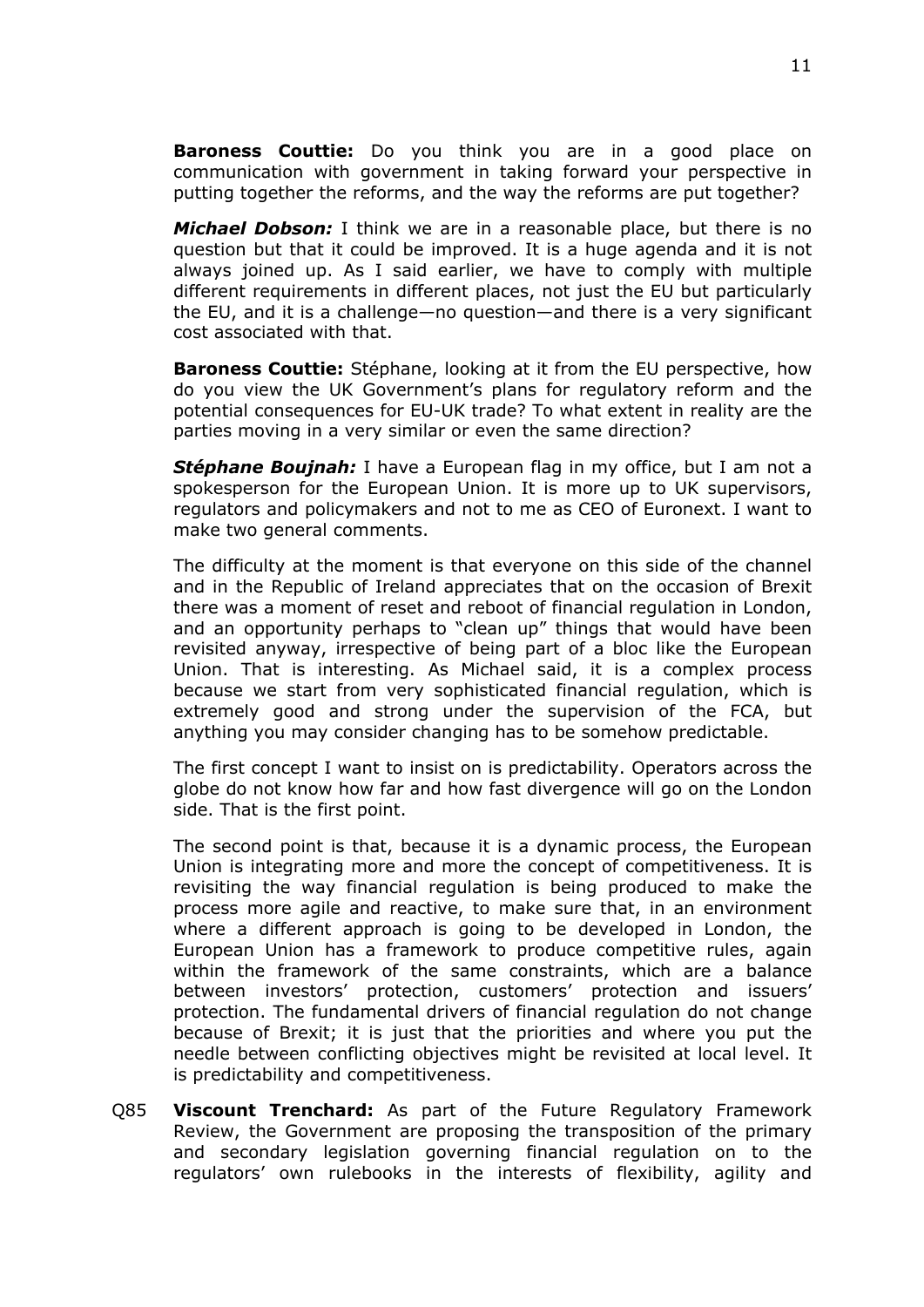proportionality. This will be different from the EU model where either ESMA or EIOPA is responsible only for implementation of regulation, not for making it. Michael, from your perspective what are the potential challenges and opportunities of such a reform to the regulation of financial services?

*Michael Dobson:* The main challenge is the sheer volume of legislation that needs to be moved into regulation. Clearly, there will be opportunities to tailor rules as they are translated across, but we would be keen to ensure that we do not change just because we can. There is a lot of onshore EU legislation that has to move from the statute book to regulation. We need to recognise that a lot of it is not perfect—for example, parts of AIFMD, which we did not like when it was imposed on us by changes in EU rules. We have suffered the cost of implementing that, and undoing it now would cost more, for little benefit in our view. One has to be quite cautious about that.

Q86 **Viscount Trenchard:** We have heard that the transposition would allow for a more flexible, agile and proportional approach to regulation, but it raises concerns about scrutiny and accountability, whether to government or to Parliament. Do you have a view on how the Government should reconcile those objectives?

*Michael Dobson:* We support the proposal that much of the detailed regulation should be the responsibility of the regulator rather than enshrined in legislation. We think that parliamentary direction of the regulators in terms of focus and prioritisation is very important, as well as holding them to account on how they have pursued and achieved the desired outcomes.

We believe that the expertise in the House of Lords should be harnessed. and we are quite attracted to the idea of a Joint Committee of both Houses with a remit to scrutinise and hold regulators to account. We think it is important to have a debate on where financial services regulatory policy stops and public policy starts, because regulators are becoming increasingly drawn into areas such as sustainability, diversity and inclusion, which to my mind are public policy.

**Viscount Trenchard:** Stéphane, what do you think will be the result of the UK and the European models being fundamentally different as regards the regulators' responsibilities?

*Stéphane Boujnah:* I do not think it is an issue, because the discussion we had a few seconds ago is a quasi-political or philosophical one. Where do you put the needle on rule-making by elected representatives of the people, or Parliament in general? How much should they delegate to executive orders, level 2 regulations, self-supervision, et cetera? Each political framework decides the right balance between what you gain in agility and what you lose in accountability and democratic input.

For numerous reasons, that would take too long to describe now, within the European Union there has been a view that certain things have to be politically discussed in the European Parliament, certain things could be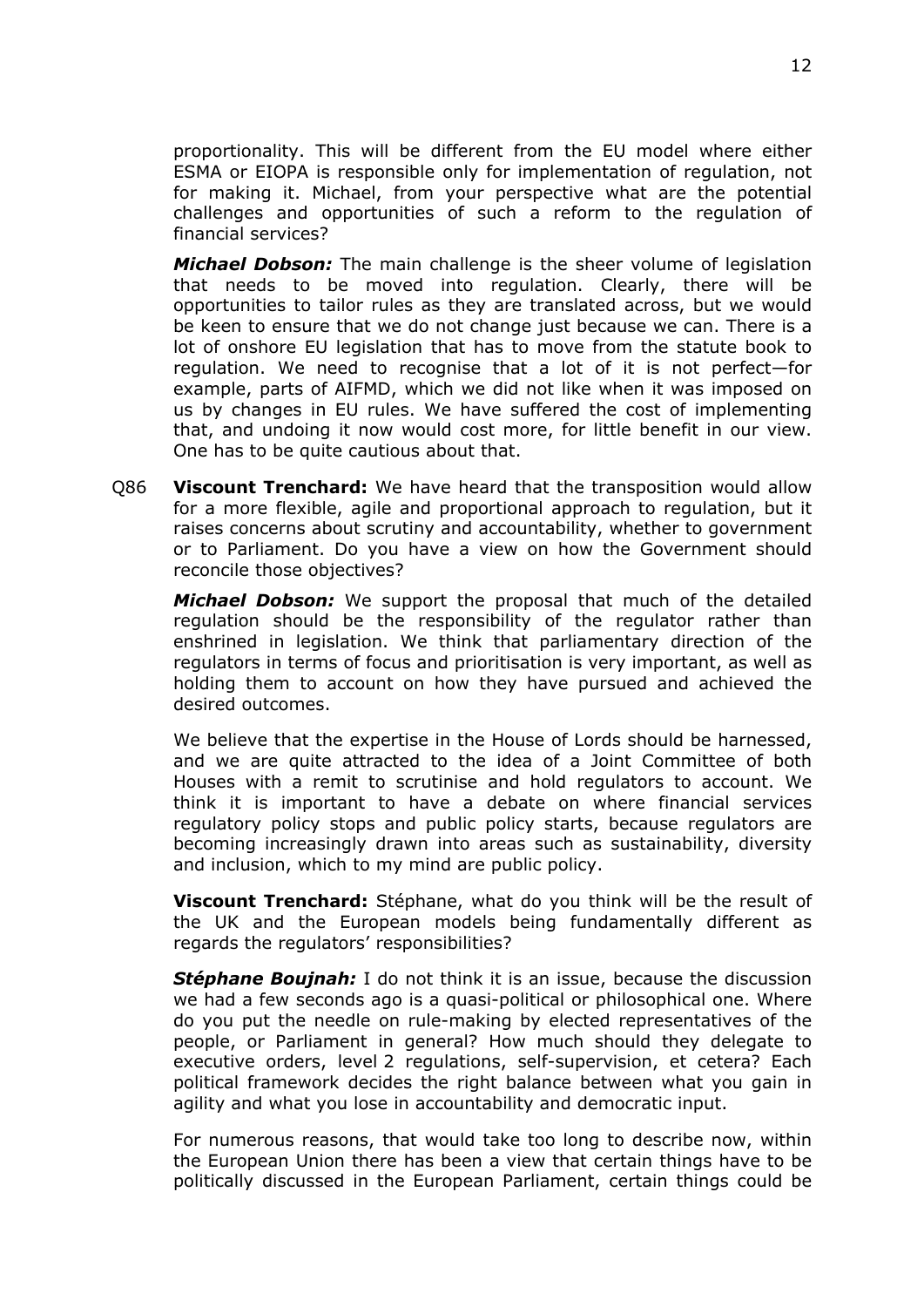delegated to the European Commission, and others could be delegated to specific authorities. I think divergence could be an issue on the point we discussed earlier—the substance of the regulatory framework diverging so much. When it comes to the way that rules are made or produced, the UK democracy is vibrant and you will find a solution that you consider appropriate, as much as the European single market, to build capital market union and to build strategic autonomy that has found a way to produce its own rules.

Q87 **Lord Faulkner of Worcester:** My question is for Michael, but I would be very happy to hear from Stéphane, if he has an opinion. Staying with the future regulatory framework review, I want to ask about the suggestion that the Financial Conduct Authority might add to its remit a growth or competitiveness requirement. Do you think that is a good idea?

*Michael Dobson:* I think it is a very good idea and it should be a primary objective. Competitiveness is very definitely not about lower regulatory standards, and I see no conflict between looking after the interests of consumers and London being a very competitively successful global financial centre. In fact, I think the two are aligned. There is a perception in some places that it is an either/or. I do not believe that at all. The more competitive the City of London is, the more competitors you will have there, the more choice there will be and the lower the cost to customers. I believe it should be a primary objective of the regulator.

Regulators in other countries manage this very well. Australia, Singapore, Hong Kong, Japan and Malaysia have competitiveness and growth as a regulatory objective. Singapore is often referenced. We have the greatest respect for the MAS in Singapore. It is a very tough regulator, but a regulator that is clearly tasked with promoting Singapore as a financial centre. It has been a very successful model and a very tough but commercially minded regulator. The requirement is a highly respected regulator, and that is what we need. It should not be a secondary objective; it should be a primary objective of the regulator.

**Lord Faulkner of Worcester:** Thank you for a very clear answer. You have answered my supplementary question perfectly, because I was going to say that when the regulators came before the Committee they favoured having competitiveness as a secondary objective, but made it clear that that should be subordinate to their consumer protection objective. They did not like the idea of having competitiveness as their primary objective. I am not going to ask whether you agree with that because you have just told us that you do not. Why do you think they take that view?

*Michael Dobson:* I think that is the culture of the regulator, particularly since the financial crisis. Many of the countries I mentioned have adjusted their regulatory objectives and the implementation thereof since the financial crisis, but without abandoning competitiveness. I think there is a greatly reduced interest in competitiveness, and defending and promoting it, at the regulator. It is a cultural issue. I suspect they have a strong belief that the two are incompatible and one has to take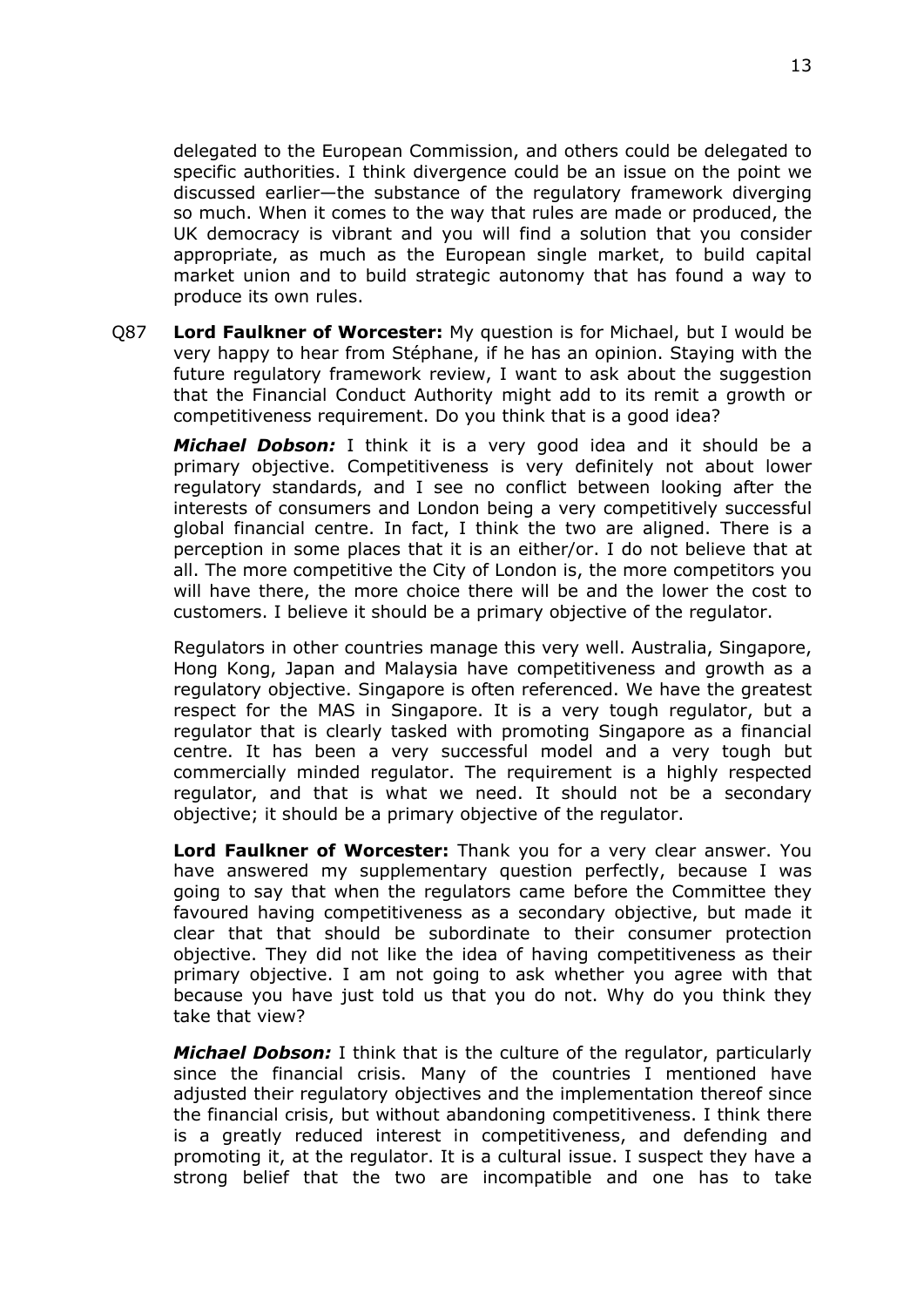prominence. I do not agree with that. I think the two are entirely compatible.

**Lord Lamont of Lerwick:** One of our regulatory witnesses disagreed very strongly with that line, and emphasised how much integrity and honesty were in themselves powerful marketing tools. Growth might be associated with higher risk; higher returns, higher risk. If growth is put above integrity and honesty, might that not be a big minus?

*Michael Dobson:* I do not think anybody is suggesting that growth is above integrity and honesty.

**Lord Lamont of Lerwick:** But if it is a primary objective?

*Michael Dobson:* Integrity and honesty are clearly also a primary objective. Competitiveness and where these regulations leave London as a competitive global financial centre have not been front of mind for regulators for 10 years or more. I think that is a great mistake. I do not think it is incompatible with their consumer protection mandate.

At Schroders, we try to generate value for shareholders. That is an absolutely fundamental objective, but we also put our clients front of mind in everything we do. The two are not incompatible. We will not succeed for shareholders if we do not succeed for clients. We know that absolutely. There is no conflict; there is complete alignment of interest, and I think it is very similar in this case.

**Lord Lamont of Lerwick:** Is it not different for a practitioner and a regulator? I am sure that with a firm like Schroders we can rely on your integrity, but for a rule-setter does integrity not have to come first?

*Michael Dobson:* Of course, but integrity was not part of the question. I am not saying that you do not have to have complete integrity. Of course you do; that goes without saying. I do not see a divide between the interests of customers and having a highly successful financial centre. Customers want to do business in a highly successful financial centre. That is where they want to be, because that is where the best people are, where the greatest depth of markets is, and where there are the finest prices and the least frictional cost. They want to be there, so I see the two as absolutely intertwined, and integrity is at the heart of it.

**Lord Faulkner of Worcester:** Stéphane, do you have an interest in joining this discussion? We have an issue that is clearly dividing regulators from practitioners.

*Stéphane Boujnah:* As CEO of Euronext, I am not sure I can contribute to a debate that is all about UK regulation and you, as Members of Parliament, deciding where you want to put the needle between growth, competitiveness and expansion of London-based financial institutions, or London-operating financial institutions, versus the protection of investors, insurers and retail investors. Any policy-making compromise has to be developed within your environment.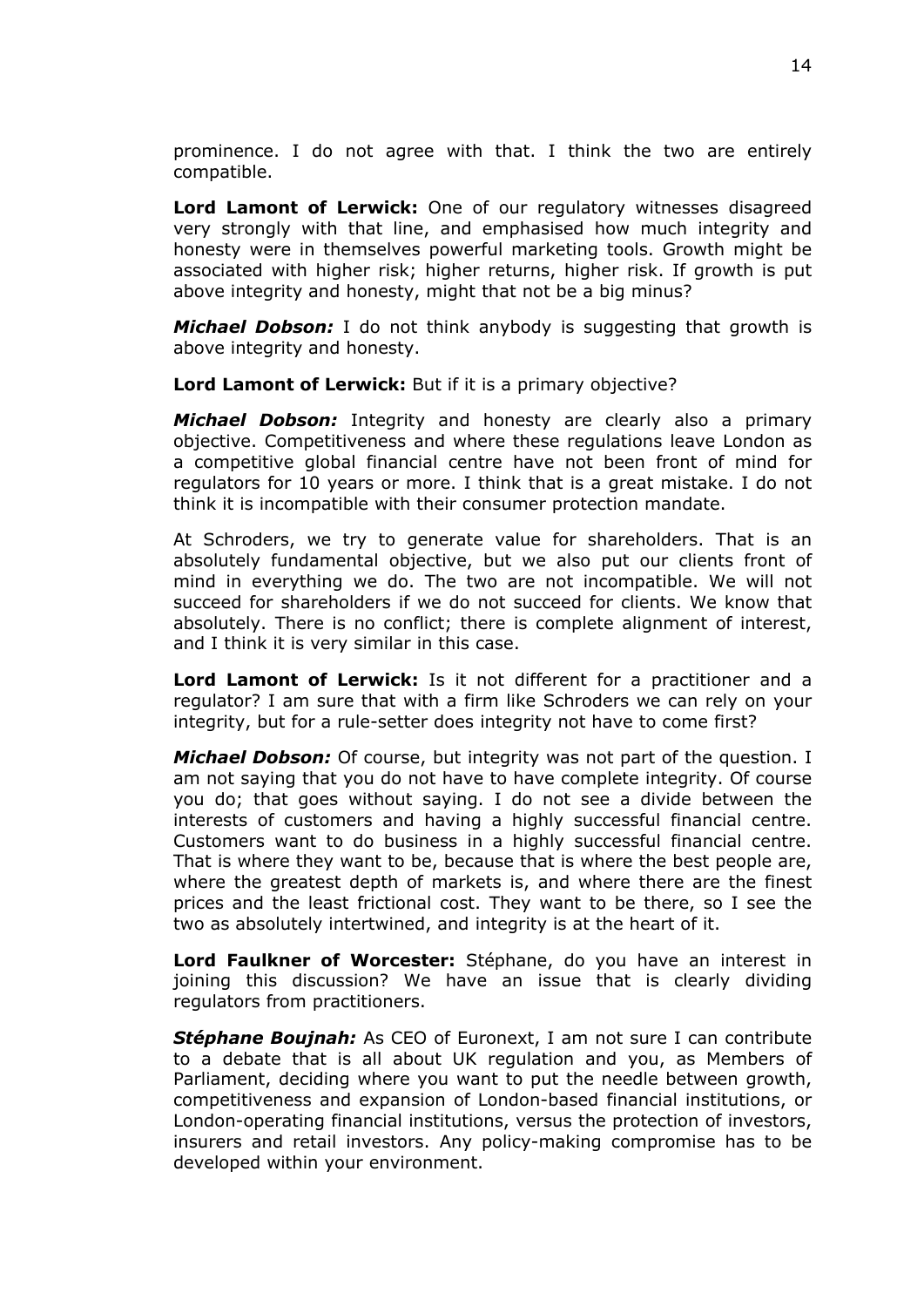What I can tell you is that there are similar debates on the other side of the channel and in the Republic of Ireland. Brexit has created an opportunity for the London authorities, regulators and policymakers to revisit what are the best financial regulations going forward, hence a situation that could create a new competitive environment. Therefore, the concept of making sure that EU capital markets union remains competitive and a driver in the production of the rules has created exactly the same debate. It is framed and less open because there is no total reset or reboot moment on the EU side, but the issues are there. What I think as a citizen is irrelevant for the purpose of this discussion.

**The Chair:** You undersell yourself.

Q88 **Lord Purvis of Tweed:** My question is directed primarily to Mr Dobson. I noted in your 2021 annual report that in the significant risks section you cite UK-EU relations. What would remove those risks?

*Michael Dobson:* If we had a settled agreement on all the areas that have not yet been fully settled, and an MoU, not that I think that will necessarily be massively ground-breaking. There are still some open questions, as we discussed earlier, and as and when, hopefully, they are finally resolved, the risk reduces.

**Lord Purvis of Tweed:** It is obviously sufficient enough for you to put it into the significant risks category in your annual report. I do not know whether it would be easier for you to annotate those risks and maybe come back to the Committee in clear terms on what they would be. I would find that very helpful.

*Michael Dobson:* We will do that.

**The Chair:** Thank you very much indeed.

**Lord Purvis of Tweed:** Perhaps I might almost reverse that question and ask Mr Boujnah whether in equivalent reports UK-EU relations are categorised in risk sections.

*Stéphane Boujnah:* Not anymore. The reality is that for us, as I believe for many financial institutions, Brexit risks are behind us and we are now focusing on building the capital markets union and building strategic autonomy in competing against US-based institutions. Competitiveness has to be considered in making sure both that international and global flows continue to be part of the financing of the EU, companies and households, and that there is a critical mass of players in asset management, market infrastructures, investment banking and insurance that is commensurate with the size of the EU market. That means competition with all sorts of players, including very dynamic and ambitious US players. In this context we are very focused on those issues, and the future of the relationship with the UK is not a risk factor.

**Lord Purvis of Tweed:** I did not quite catch the first part of your response. Was it "absolument" or "absolutely not"?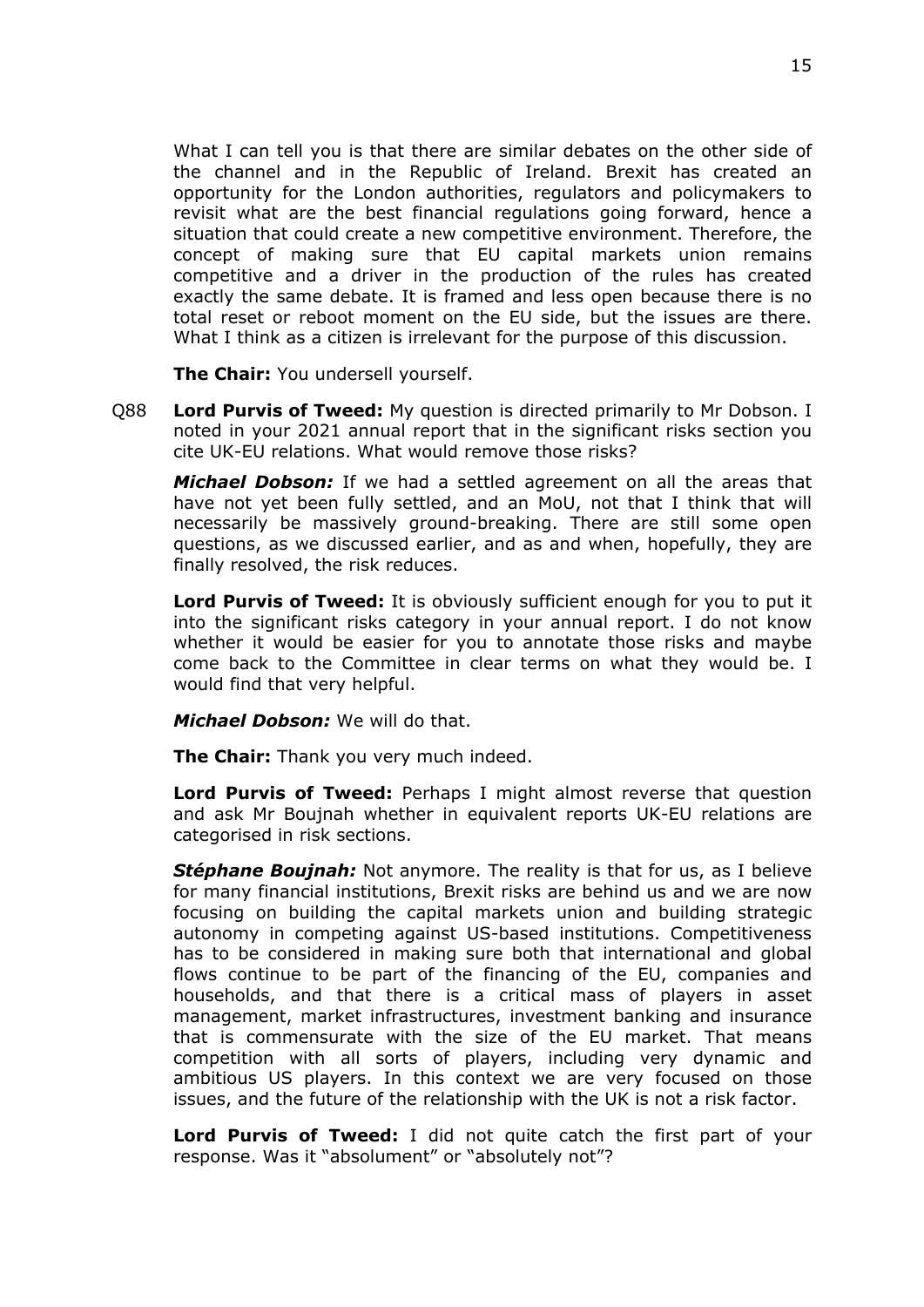*Stéphane Boujnah:* Absolutely not; it is not a risk factor. It used to be operationally, when we had to organise the migration of trading from UK-based clients and make sure that they were properly organised to relocate on the European continent and in the Republic of Ireland, but that is no longer an operational risk or a risk of any nature.

**The Chair:** The transcript taker will be grateful for that clarification.

**Lord Wood of Anfield:** I do not want to take up any time. I wanted to support Lord Lamont's point. It seems to me that customer interest precisely lies in a regulator not taking growth into consideration, as someone who lived through the 2008 experience in government would confirm. I do not want to delay us any further.

**The Chair:** Thank you. We come back to Lord Lamont.

Q89 **Lord Lamont of Lerwick:** Over time, it is probable that there will be a divergence between regulation in the EU and regulation here. What do you think the risks and benefits of that likely or probable divergence will be?

*Michael Dobson:* As a global business operating in multiple jurisdictions, we cope with multiple sets of rules around the world. The more different regulatory regimes we face, the higher the complexity and the higher the cost. We are strongly in favour of more global convergence and we are pleased to see the commitment of the UK authorities towards leading global co-operation and standard setting.

We think that going forward the UK can take advantage of greater agility in rule-making and benefit from being closer to the market. That will inevitably lead to some divergence as we are no longer in the room as the EU develops its policy, but we think that such divergence should be carefully managed and not happen by accident, as it were, with an understanding of the implications for people like us of compliance with multiple sets of rules. It will require close co-operation and monitoring by the UK authorities of what is happening in the EU, and learning from each other. The most important thing is to ensure that regulation is grounded in strong international standards.

**Lord Lamont of Lerwick:** Could I put that question to Stéphane as well?

*Stéphane Boujnah:* Brexit was all about creating divergence; that was the purpose of the project, if I properly understand it. In that respect, the EU is a divergence taker, not a divergence maker. The reality is that divergence between the two sides in rules and supervisory approach will likely happen. It means that the vision of European capital markets over the last two decades will not hold true. This is a fact. The risks are fragmentations, but fragmentations of flows have already started. The risks are incremental costs on the financial markets. It seems to me—I am not a UK citizen—that, as in other areas, there is a cost of Brexit. There is a cost to financial markets through fragmentation, and there is a risk of regulatory arbitrage for third-party players.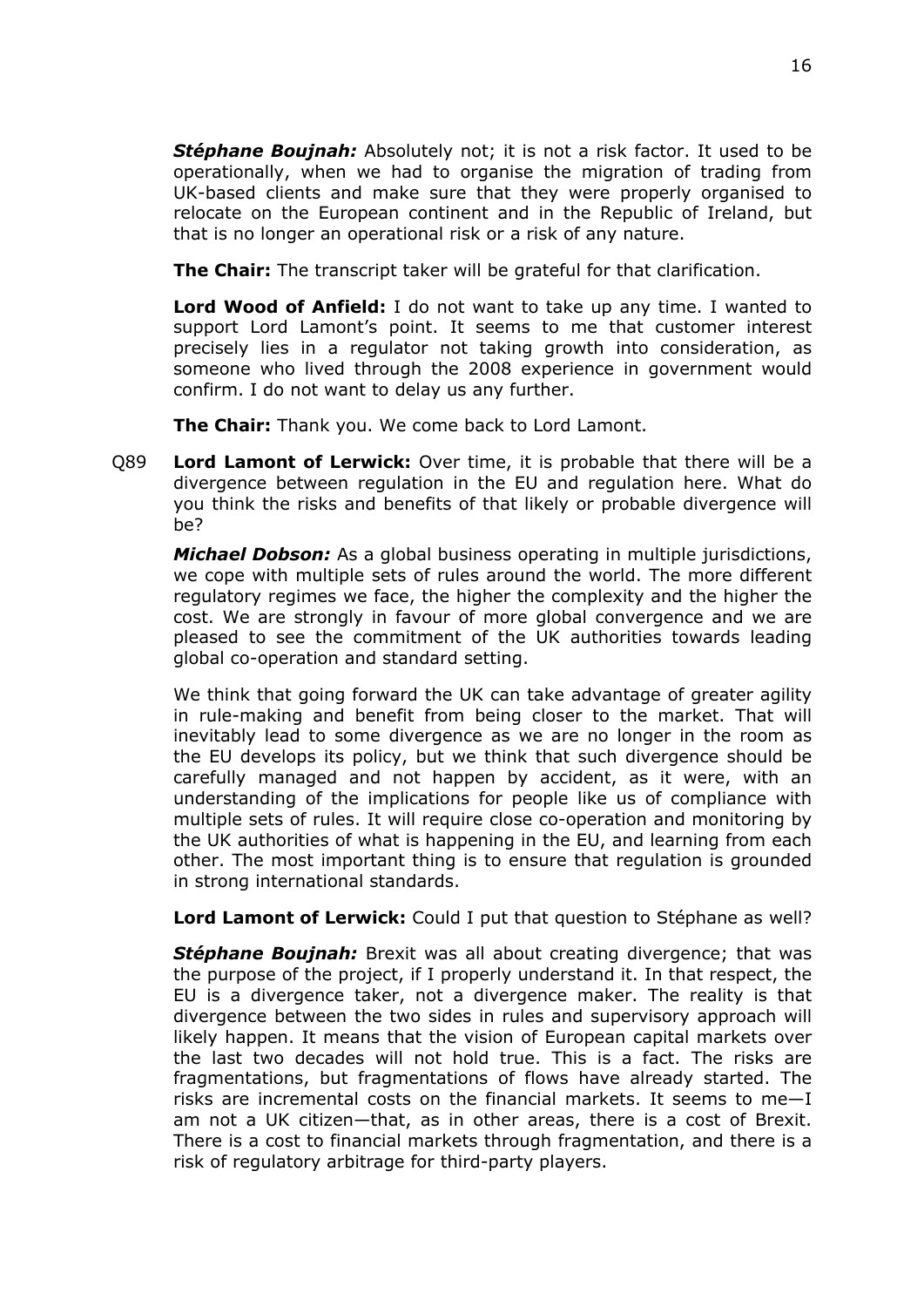The opportunities are for the British parties to assess. Flexibility and agility are probably part of the benefits, but from our point of view on this side, divergence means more accurate attention to competitiveness, to make sure that Europe is equipped to address the need to finance its growth for transforming households' and companies' savings into financing for growth in terms of both debt and capital.

**Lord Lamont of Lerwick:** Michael, to what extent has the UK's departure from the EU altered the EU's direction of travel on regulation? Will it become more protectionist in your opinion?

*Michael Dobson:* I do not think it will. On the contrary, I think the EU will look at its own interests and be quite responsive to them. I suspect that almost the opposite is the case. This may be more a hope than a belief, but I do not think we will see, certainly in my industry, the EU working actively against the UK in that regard. If it did, not only would it disadvantage its own consumers; it would lead, in terms of delegation for example, to major disruption for the US and Asian-Pacific countries as well. Personally, I think it is unlikely.

**Lord Lamont of Lerwick:** Stéphane, do you agree with that answer? Do you think the absence of the UK from the rule-making bodies in the EU will not have an influence and will not change attitudes? As I understood you earlier, you expressed yourself as feeling that autonomy in financial services was quite a desirable role.

*Stéphane Boujnah:* The fact that the UK is no longer round the table changes a lot when it comes to financial regulation, but that is the reality. I do not think that the European Union is tempted by protectionism. The phrase used to create the framework of what we are trying to achieve in the European Union is the concept of open strategic autonomy, which tells us a lot. There is no growth and success among financial markets and capital markets in the EU without open financial markets. That is for sure. Attention to making financial markets competitive so that Europe does not end up being a continent of finance takers but also a continent of finance makers is important.

You must understand that the main difference between the pre-Brexit world and the post-Brexit world is that in the pre-Brexit world having London as the largest financial centre of the European Union was something like a natural specialisation, and it was okay. Post Brexit, Europe has to make sure that within the European Union there is full architecture, from a regulatory and an operating point of view, to allow for a situation where Europeans have some form of control over key pillars of the financing of EU economies. It has both to be open to be efficient and to be part of a construct where the vision of strategic autonomy, with strong insurance companies, asset managers, global banks and global market infrastructures, is part of the agenda. That is what open strategic autonomy is all about when it comes to financial services.

### Q90 **Baroness Scott of Needham Market:** Stéphane, could you identify for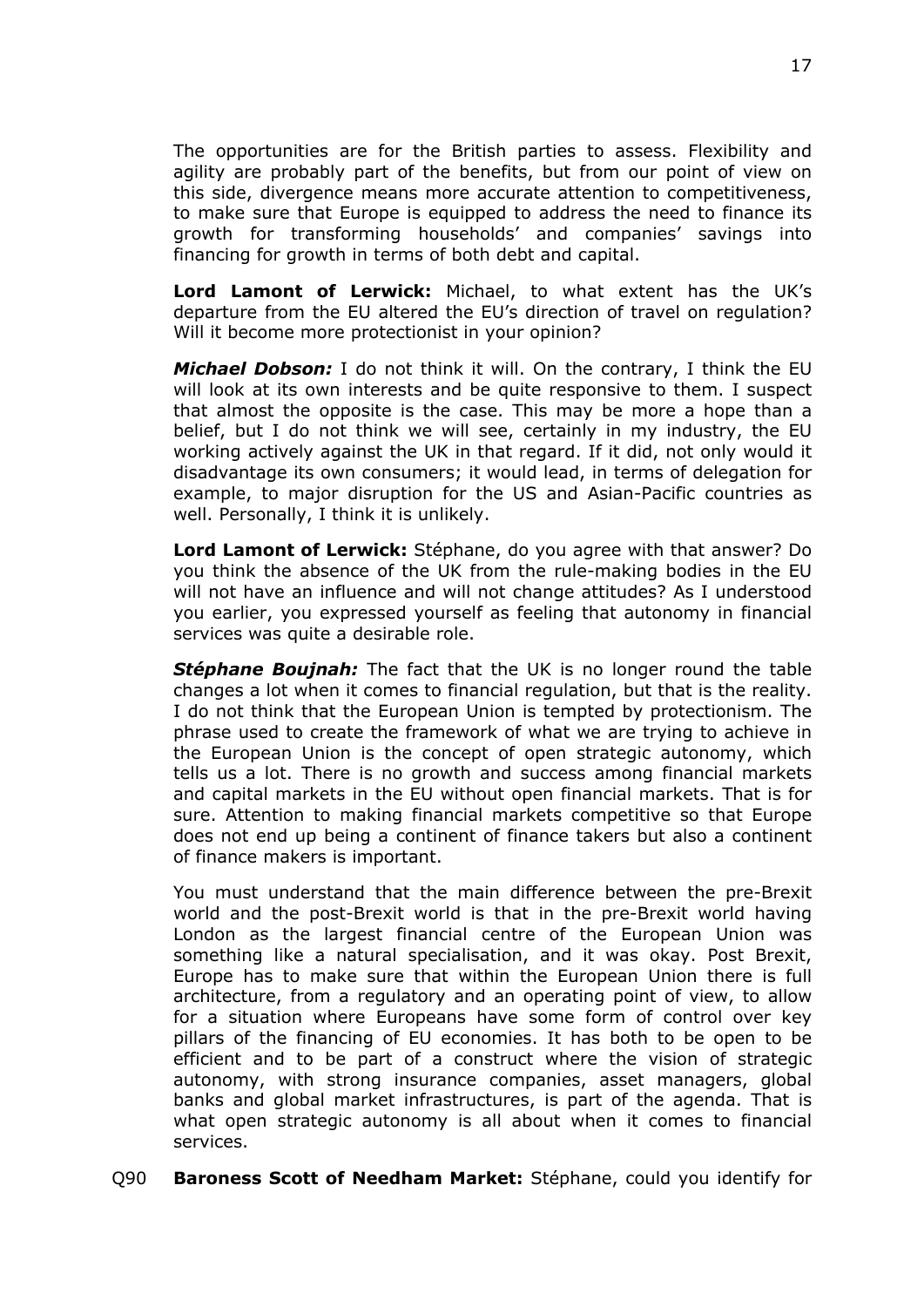us areas of future regulatory change that the EU is considering where you could imagine that EU interests and UK interests would diverge? Looking at it the other way, where do you think alignment ought to continue or be developed? Do you think it is important that the detail of the regulation and the law remains aligned, or will it be sufficient if the outcomes of that regulation are agreed on, leaving each jurisdiction to come to its own legal framework?

**Stéphane Boujnah:** The answer to your second question is relatively straightforward. When rules are similar, they nevertheless remain different. You cannot have a set of similar rules. Our societies are similar. The need to protect consumers, to make sure that issuers of access to capital and debt and investors are operating in a very agile way, the issues we have been discussing this afternoon, are addressed in exactly the same way in the European Union. What will change is where you put the needle between those two elements. There will be divergence, but it is relatively unpredictable on the UK side, because it is for you to decide where you do it.

The various reports Michael referred to are very powerful and interesting, in particular the report of Lord Hill, but the EU has an agenda. This agenda is the capital markets union. Everything is known and we have a full set of regulatory moments. There will be a review of the Listing Act to create a single prospectus in the European Union for IPO purposes. There is a review of clearing; there is a process that would lead to some form of single supervision of capital markets in Europe, more or less similar to the process that led to the banking union.

These things will happen and they will be driven by political debate in Parliament, the proposals of the Commission, the inputs of the supervisory authorities and debates between Member States. That has a dynamic that is totally independent of whether or not it will converge with the UK's own agenda. Of course, co-operation and all that is useful, but it will be extremely complicated to achieve convergence when the framework for convergence, which was the European Union, no longer exists. I am sorry to state very basic facts and I apologise for phrasing them in poor English, but there is a limit to constructive ambiguity.

**Baroness Scott of Needham Market:** That is helpful. Thank you. There is absolutely no need for you to apologise for your English. Michael?

*Michael Dobson:* Given a shared heritage of regulation going back 40 years, it is not surprising that many of the same issues are being reviewed in both places—wholesale markets, MiFID, Solvency II, longterm asset funds and the EU equivalent and so on. Areas of divergence are coming through. Some of them are not surprising; the UK may have compromised when it was part of the EU. Some of them are good, but we want to avoid change just for the sake of it.

In terms of alignment on the details of regulation or on the outcomes, we would much prefer it on the outcomes, but I do not think we are going to get there. I suppose we have no control over that. There are aspects of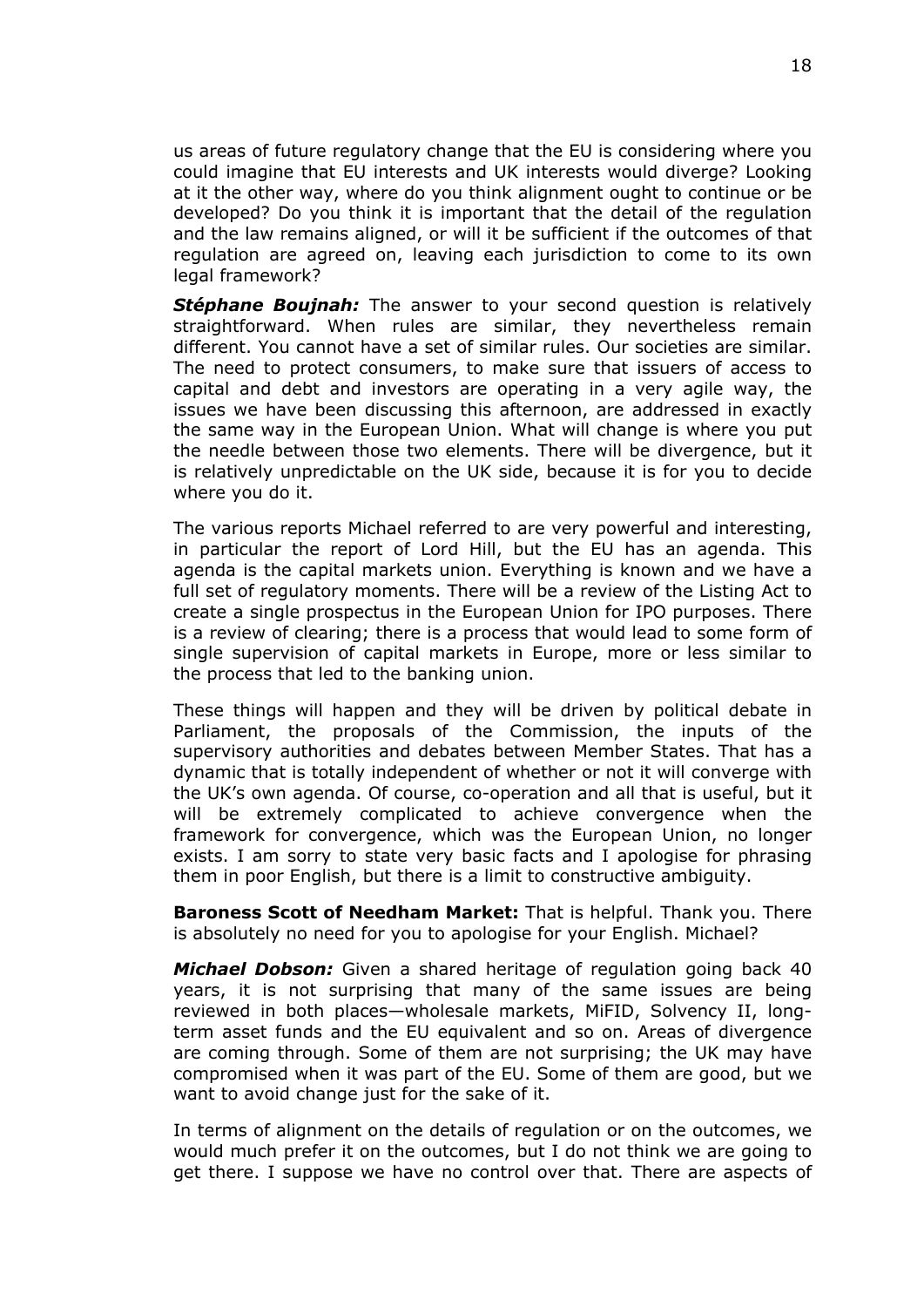AIFMD, for example, that we did not like, but we have complied with it and there has been a significant cost to the industry in so doing. I suppose we are saying that we have suffered the costs of implementation, and undoing it would cost more for little benefit. I think one has to have a nuanced approach to some of these differences.

Q91 **Lord Foulkes of Cumnock:** Good afternoon, Mr Dobson. Has Brexit provided you with exciting opportunities for innovative development in new areas?

*Michael Dobson:* That is a very good question.

**Lord Foulkes of Cumnock:** It is not one that was on the list. I notice that you have answers for those, so I thought of a different one.

*Michael Dobson:* As I said right at the beginning, I do not think it has hugely impacted our business. Our business has continued to grow. We have launched a lot of new products, many of which are sold into the EU where there is significant demand. We have acquired companies in Europe since Brexit, so in that sense I do not think it has had an impact on our opportunities.

**Lord Foulkes of Cumnock:** What about green finance, fintech or cryptocurrency?

*Michael Dobson:* We are not in crypto. We are in renewables in quite a significant way. Very recently, we expanded significantly through an acquisition in that area. On the one hand, I do not believe that Brexit impacted that, as we would have done it anyway, and, on the other hand, I do not think Brexit held it back.

**Lord Foulkes of Cumnock:** Could we take a lead in, say, green finance? Are we doing that?

*Michael Dobson:* Do you mean from a regulatory point of view?

**Lord Foulkes of Cumnock:** Yes.

*Michael Dobson:* We could, but it comes back to a lot of what I have said. The more important thing is to co-operate with regulators in the EU or elsewhere so that it is done in lockstep. These are global businesses, so one wants as far as possible a global template for regulation of them. I do not see it so much as taking a lead as working with partners to try to ensure that we have the best new regulatory rules for some of these new areas and that they are consistent across different regions.

**Lord Foulkes of Cumnock:** Stéphane, do you see the United Kingdom taking a lead in any of these areas—green finance, cryptocurrency or fintech?

*Stéphane Boujnah:* I do not know, because the facts are very difficult to assess. I can answer your question in two ways. On the pure innovation front, there are plenty of initiatives on both sides of the water. Clearly, the fintech world is booming in the UK as well as across various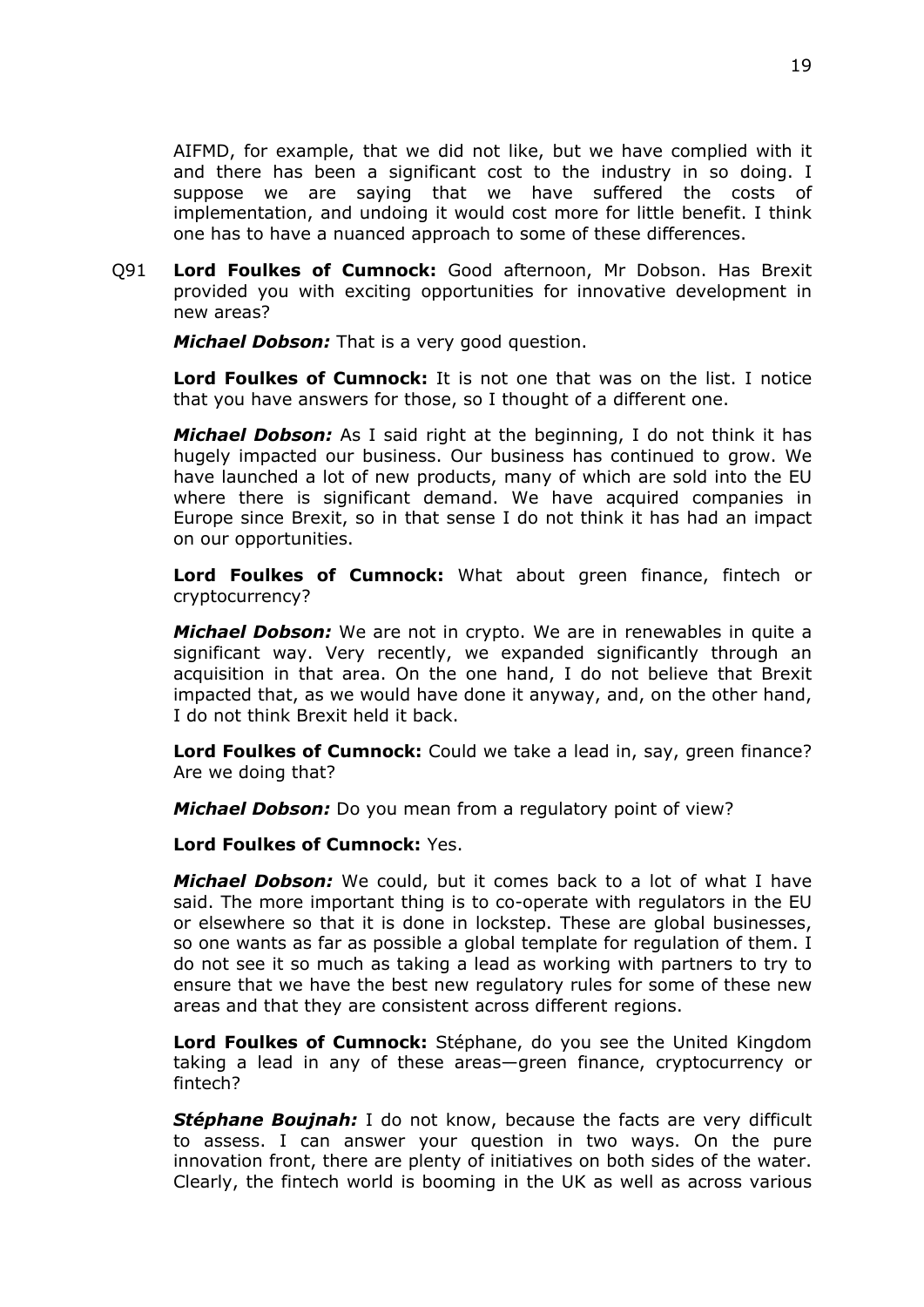financial centres in the European Union. There are two areas where the European Union has made changes to regulation to facilitate innovation. One is a distributed ledger technology pilot regime to create a framework for sandbox initiatives in blockchain for real. The second is a new piece of regulation for markets in crypto assets to allow for some form of proper regulation of crypto assets.

Climate and green finance is an area where commitment in the European Union is extremely strong, as is the commitment of the UK Government at large, as I understand it. It is definitely an area where co-operation makes a lot of sense in the vision of unleashing equity to finance huge capex requirements for energy transition. Those objectives are totally aligned in the UK and the rest of the EU. That translates into the development, at least in the EU, of indices to help investors identify proper ESG vehicles where they can invest. The UK is doing exactly the same, with the same philosophy and the same types of solutions.

Perhaps one area of collaboration is on the reference points for the definition of what is green, what is brown and what is black, where the EU has deployed a process with a taxonomy that helps guide investors and financials in the green transition. It is important for Europe at large, by which I also mean the United Kingdom, because in this type of transition, which is more about deep society and deep civilisation, we are together; we are on exactly the same agenda, so it could make sense for us to have stronger co-operation on a referentials framework for ESG and green finance.

**Lord Foulkes of Cumnock:** Do you think the European Union and the UK together are leading the world, or should be or could be leading the world, on green finance?

*Stéphane Boujnah:* I think so. I am more familiar with the EU green agenda than I am with the UK Government agenda, but what I have read of the commitments, public statements and the focus in the policy mix on the basis of public information seems to indicate that there is total alignment. We can definitely lead because the two societies and the two peoples have the same preferences on climate change.

**Lord Hannay of Chiswick:** On the point that was made about perhaps working very closely together on some of these new areas, will the famous but hitherto stillborn memorandum of understanding between the EU and the UK on financial services help to nurture that kind of working together, or would it be irrelevant?

*Stéphane Boujnah:* This debate is up to the supervisors, regulators and policymakers, not to me as CEO of Euronext. Co-operation is always better than non-co-operation, but it is not for me to say how public authorities should organise themselves and arbitrate between their objectives and the grand scheme of things where current discussions are taking place.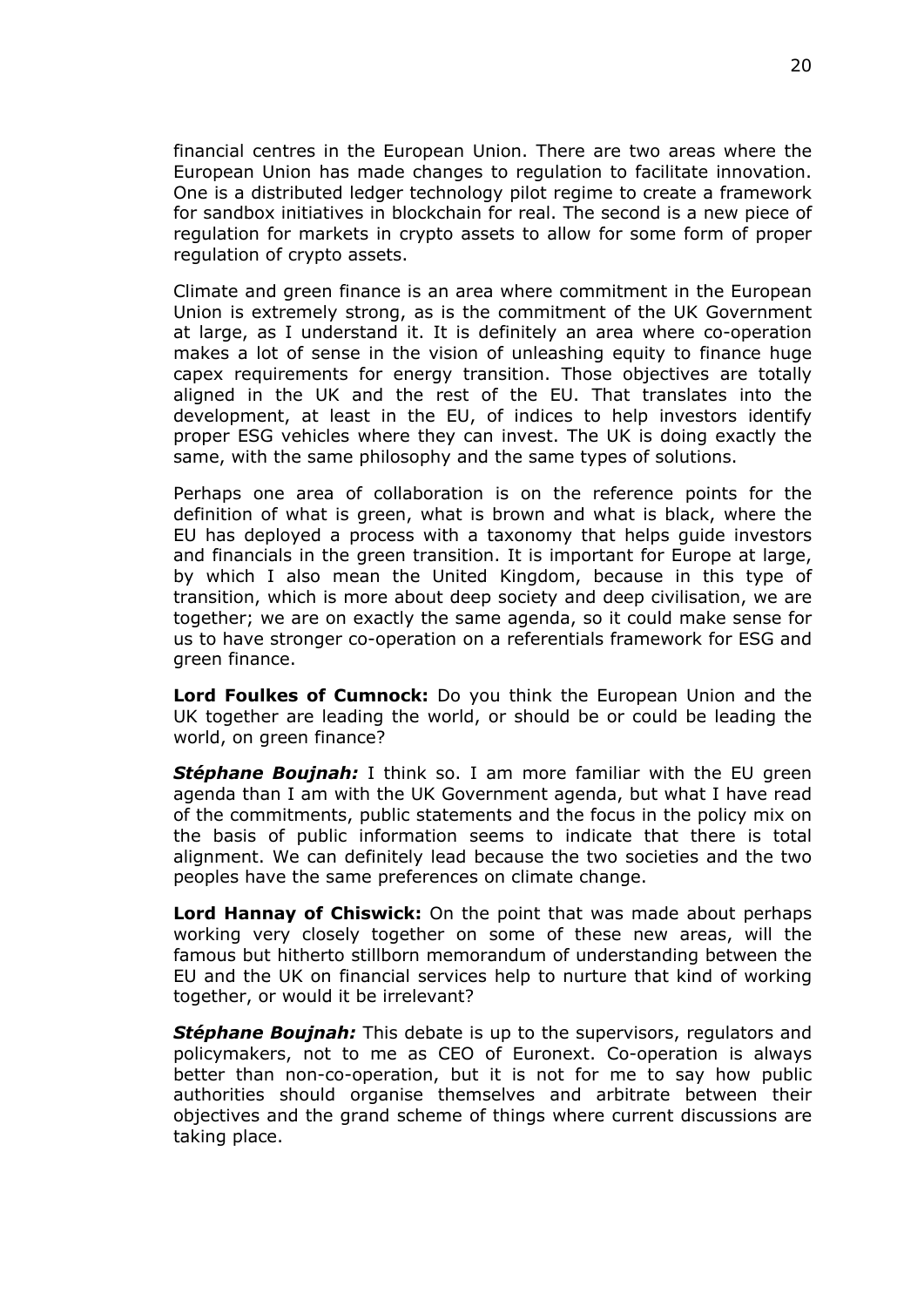*Michael Dobson:* We do not feel that the delay has impeded it very much. I think informal contact can often be less—

**Lord Hannay of Chiswick:** The point I was making was related to new areas where you would hope to avoid damaging divergence. Will the existence of the MoU, and the structures that would come to life if it came to life, be useful?

*Michael Dobson:* I am sure it would be.

**Lord Hannay of Chiswick:** Thank you.

Q92 **Lord Hannay of Chiswick:** I want to switch completely to data adequacy arrangements. As you both know very well, at the moment they are covered by the fact that the UK remains in conformity with the GDPR, and data adequacy has been recognised unilaterally by Brussels. To what extent would the areas you work in be adversely affected if that data adequacy lapsed for some reason or another, either by a decision in Brussels or an action in the UK that precipitated a decision in Brussels? Would it be seriously damaging to the way your businesses operate, or not?

*Michael Dobson:* In our view, it would not; we do not see a major risk of disruption from that. In general, we do not hold personal data for the underlying investors in our funds and we do not process it on a crossborder basis, so in our view that would not be a problem for us.

*Stéphane Boujnah:* From my side, it is a very similar answer. There is no issue for Euronext as we do not transfer personal data related to market operations from the EU to the UK.

**Lord Hannay of Chiswick:** What you both say is interesting, because when we put that question to the regulators they said, "We had a plan B to cope with that situation. If data adequacy had not been granted, we would just have gone back to that plan B". Does that surprise you, or not?

*Stéphane Boujnah:* I am not aware of that discussion.

*Michael Dobson:* Nor am I. I do not know what they meant by plan B.

**Lord Hannay of Chiswick:** I think Sam Woods was quite clear on it. At the time Brexit was looming, the possibility that there would be no deal and therefore that no data adequacy was very real. He suggested to us that as a regulator he had worked with others on a plan B for dealing with a situation where there were no data adequacy arrangements between the EU and the UK. That was why I put the question.

*Michael Dobson:* We do not believe it would impact us.

**The Chair:** Thank you both very much indeed. Michael, you promised to give us a little bit of commentary on the note in your accounts, and we would be very grateful if that could be sent to us.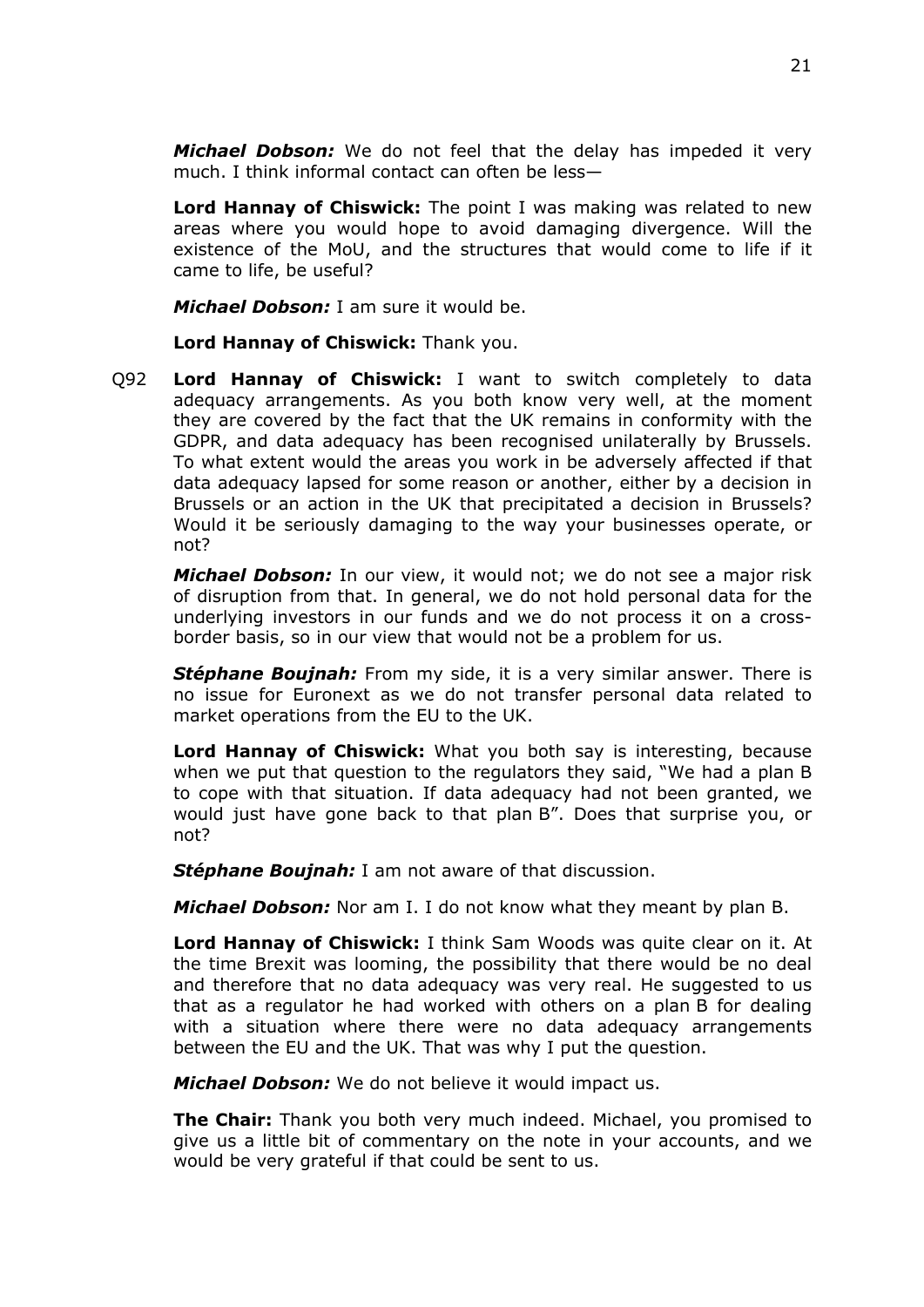I thank you on behalf of all my colleagues for the frank and clear way you have answered our questions. Stéphane, did you want to say something?

*Stéphane Boujnah:* As the meeting is coming to an end, I ask for one minute of your time to make a personal comment. This is the first time I have addressed the UK Government and Parliament at large, and I want to express a message of gratitude to you.

In 1987, when I was a student at Sciences Po and at the Paris law school, there was an exchange programme with the University of Kent at Canterbury, and an exchange programme with Georgetown University in Washington. My father was a factory worker and my mother was a schoolteacher. I was offered a scholarship by the British Council at that time. It paid for my studies at the University of Kent at Canterbury; it paid tuition fees and for accommodation in dormitories and a meal plan.

I did an LLM at the University of Kent at Canterbury. I did a mini pupillage at Middle Temple, and I did some research at the Institute of Advanced Legal Studies in London. I witnessed the general election in 1987 in Kent and saw British democracy in action. Later on, I spent six years of my working life with Freshfields. This time in the UK was a lifedefining moment and it did not happen by chance; it happened by design because in the mid-1980s some people in Whitehall—in a budget department or wherever—and at the British Council were designing those types of programmes.

I thank you and the UK Government at large for this type of thing you are doing. I thank the taxpayers, the civil servants who design these types of programmes and the British Council. I ask you to consider, beyond what we have discussed today about regulation, the "people" side of Brexit, which is a fundamental transformation. I do not know whether that programme still exists, but it changed my life.

I am a grateful friend of Britain. I am a disappointed friend of Britain post Brexit and sometimes a concerned friend of Britain, but I am still a friend of Britain. In the divergence discussions, I hope that someone is taking care of protecting the interests of future generations and maintain the bonds with our continent. Thanks a lot to you, the UK taxpayers and those who were in charge of those sorts of things in the 1980s. I apologise for having distracted the agenda of your meeting with these personal comments, but for me they are important for the record.

### **Noble Lords:** Hear, hear.

**The Chair:** You can hear the Committee applauding that. Thank you very much for that intervention, Stéphane. I will try to make sure that we send you the relevant reports we have written during the Brexit period. We are the successor Committee to the European Union Committee, so you can see that we have had these things very much in our minds.

I was thanking you and Michael for coming today and being so frank and clear. We now know why you speak such perfect English, Stéphane—